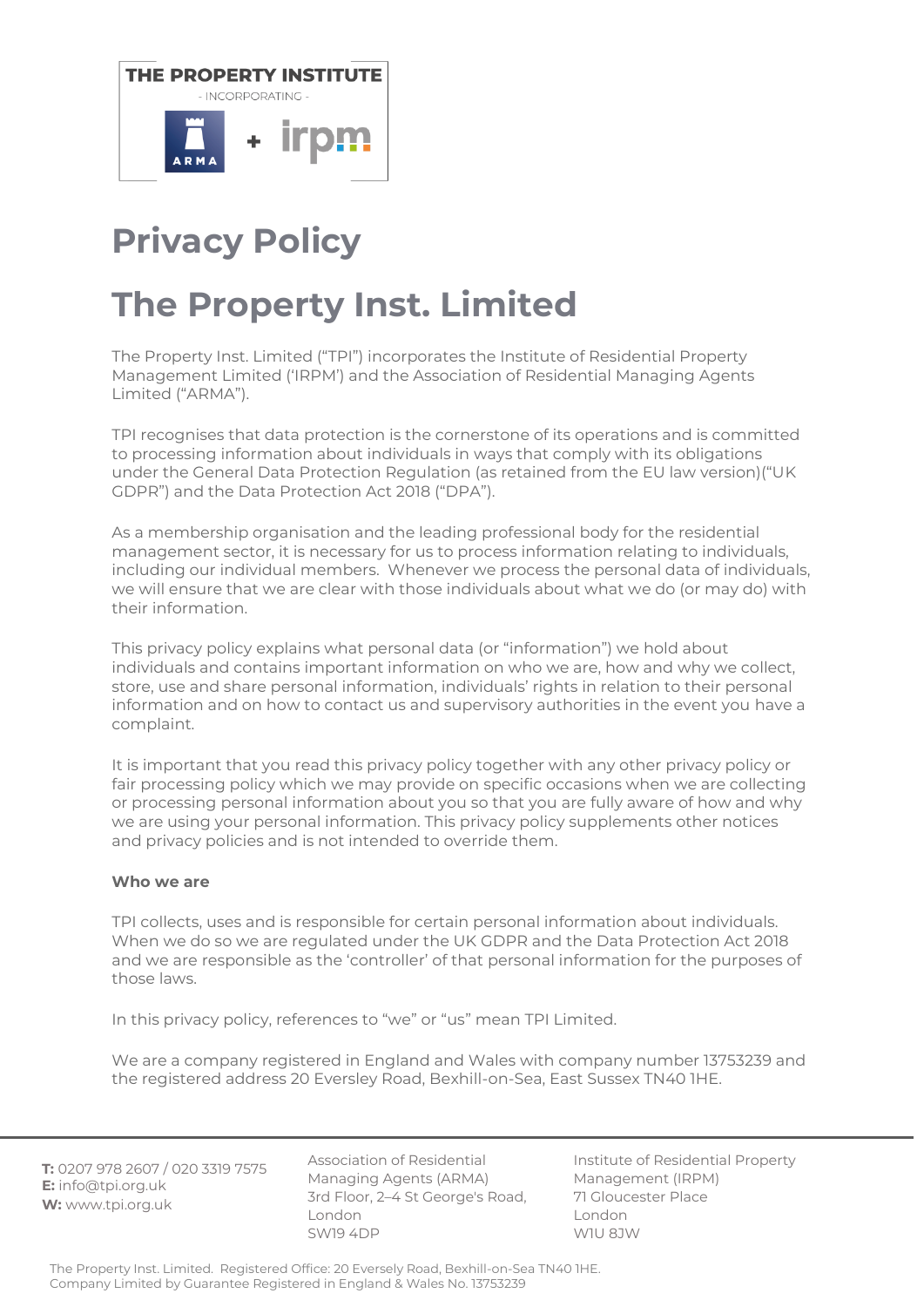

We operate the websites [www.irpm.org.uk,](http://www.irpm.org.uk/) [www.irpmlearninghub.org.uk](http://www.irpmlearninghub.org.uk/) and [www.arma.org.uk.](http://www.arma.org.uk/)

We have a compliance officer who is responsible for overseeing questions in relation to this privacy policy. If you have any questions about this privacy policy, including any requests to exercise Your rights, please contact the compliance officer using the details set out below.

## **Contacting our compliance officer**

If you have any questions about this privacy policy or our privacy practices, including a request to exercise any of your rights, please contact our Data Protection Officer in the following ways:

- By post: The Property Inst. Limited
	- o 3rd Floor, 2–4 St George's Road, Wimbledon, London SW19 4DP; or
	- o Suite 4 & 5, 71 Gloucester Place, W1U 8JW
- By email: [data@tpi.org.uk](mailto:data@tpi.org.uk)

# **DATA PROTECTION PRINCIPLES**

We will comply with the data protection principles set down by the UK GDPR when gathering and using personal information.

## **The personal information we collect and use**

In the performance of our role, we collect and process information relating to individuals.

The information we collect (and how we handle that information) differs depending on who the individual is, and why we are collecting their information.

Our services and website(s) are not intended for children and we do not knowingly collect any personal information relating to children.

## **THE PERSONAL INFORMATION WE COLLECT AND USE RELATING TO OUR MEMBERS**

TPI will collect and use personal information relating to Professional Members, Member Firms, associates, partners and TPI Network Members. Members in this context includes all levels of hierarchy of membership, and those undertaking professional qualification via our training programmes and apprenticeships. It also includes any applicants for membership and/or training and apprenticeships.

Our collection and use of this information is necessary for us to meet our key objectives, which include:

**T:** 0207 978 2607 / 020 3319 7575 **E:** info@tpi.org.uk **W:** www.tpi.org.uk

Association of Residential Managing Agents (ARMA) 3rd Floor, 2–4 St George's Road, London SW19 4DP

Institute of Residential Property Management (IRPM) 71 Gloucester Place London W1U 8JW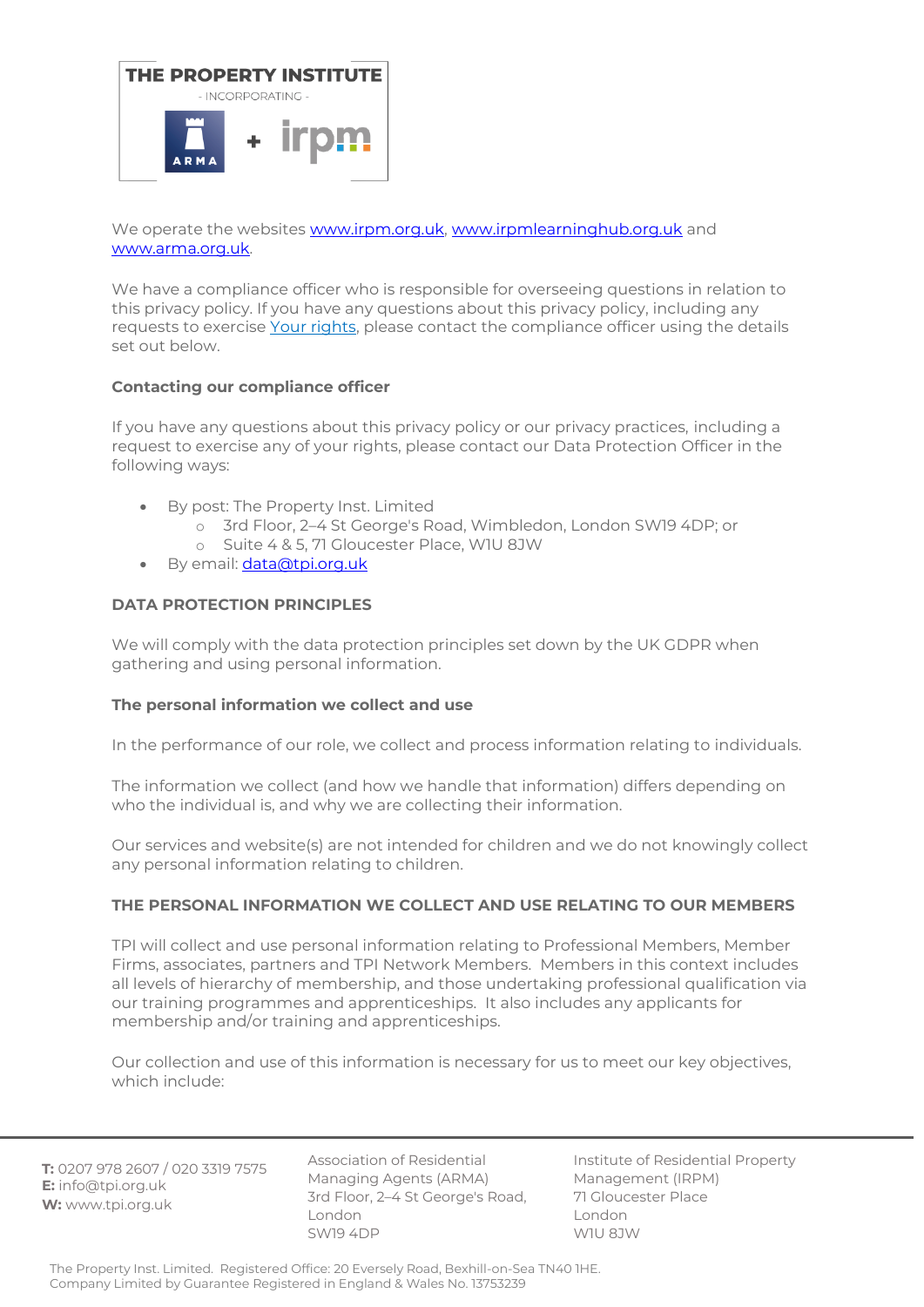

- Raising standards in the residential property management sector
- Providing individuals with independent accreditation of their professional skills
- Providing a career development path for individuals
- Aiding in the process of recruiting new entrants to the sector
- Assisting practitioners in assessing job applicant capabilities
- Providing opportunities for Continuing Professional Development
- Improving the standing of the sector in the eyes of the public
- Provide our members, associates, partners and TPI Network Members with services and information they expect to receive from their professional body
- Improve and develop our services and performance as the leading professional body in the residential management sector
- Develop and provide products and services, either on our own or in conjunction with third parties (for example the provision of training courses and other initiatives and member benefits)
- Meet our regulatory obligations

# **The information we collect**

## Professional Members

In relation to Professional Members we may collect the following types of information:

- Name, date of birth, address(es) work and home, email address(es), telephone number(s), employer (if provided), and other contact details
- If provided: other qualifications, experience, number of units managed, how referred to TPI
- Financial data, including bank account and payment card details and details of your payments to/from the TPI for courses, training, exams, events, and other products/services
- Details of any enquiry you have made, or any report you have submitted to us
- Exam results, CPD activities, notes of important communications between you and us
- Profile data relating to your use of our website(s) including usernames and passwords, your interests, preferences, feedback and survey responses
- Technical data including your internet protocol address, login data, browser type and version, time zone setting and location, browser plug-in types and versions, operating system and platform and other technology on the devices you may use to access the website(s)
- Marketing and communications data including your preferences in receiving marketing from us and our third parties and your communication preferences

In limited circumstances, we may collect limited special category data including details about your race or ethnicity, religion and health. We will only collect this information where you choose to provide it to us, and it will be used only to ensure we are able to make appropriate adjustments for you at events, courses or examinations that you may

**T:** 0207 978 2607 / 020 3319 7575 **E:** info@tpi.org.uk **W:** www.tpi.org.uk

Association of Residential Managing Agents (ARMA) 3rd Floor, 2–4 St George's Road, London SW19 4DP

Institute of Residential Property Management (IRPM) 71 Gloucester Place London W1U 8JW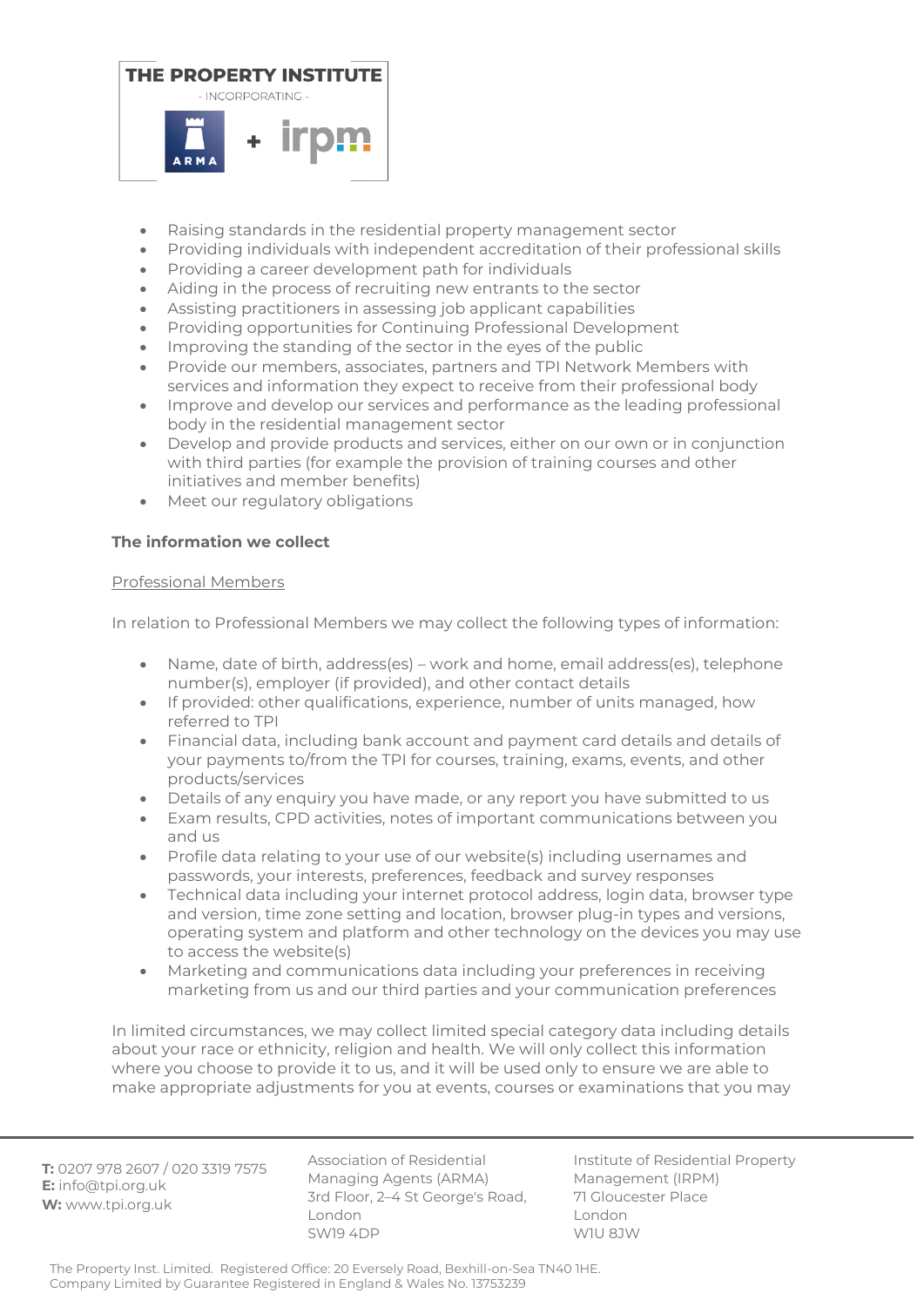

wish to attend and in an anonymised form as part of our use of aggregated data (please see below for further information).

In addition to receiving information directly from our members, from time to time we also receive information about our members from third parties, for example their employers.

## **How we collect it**

We use different methods to collect information from and about you, including through:

- Direct interactions: You may give us information by filling in forms or by corresponding with us by post, phone, email or otherwise. This includes personal information you provide when you:
	- o apply for membership
	- o apply for or purchase our products or services
	- o create an account on our website(s)
	- o subscribe to our services or publications
	- o request marketing to be sent to you
	- o enter a competition, promotion or survey
	- o give us feedback or contact us
- Automated technologies or interactions: As you interact with our website(s), we will automatically collect technical data about your device, browsing actions and patterns. We may collect this information by using cookies, server logs and other similar technologies.
- Third parties or publicly available sources: We will receive personal information about you from various third parties and public sources as set out below:
	- o technical information from analytics providers such as Google, based outside the UK and outside the EU
	- o contact details, financial and transactional data from providers of technical, payment and delivery services such as:
		- DotDigital based outside the UK and outside the EU
		- **E**ventBrite based outside the UK and outside the EU
		- **E** SurveyMonkey based outside the UK and outside the EU
		- Moodle based outside the UK and outside the EU
	- o information from your employer or former employer relating to your employment status, qualifications and experience
	- o information relating to your identity and contact details from publicly available sources such as Companies House and the Electoral Register based in the UK.

**T:** 0207 978 2607 / 020 3319 7575 **E:** info@tpi.org.uk **W:** www.tpi.org.uk

Association of Residential Managing Agents (ARMA) 3rd Floor, 2–4 St George's Road, London SW19 4DP

Institute of Residential Property Management (IRPM) 71 Gloucester Place London W1U 8JW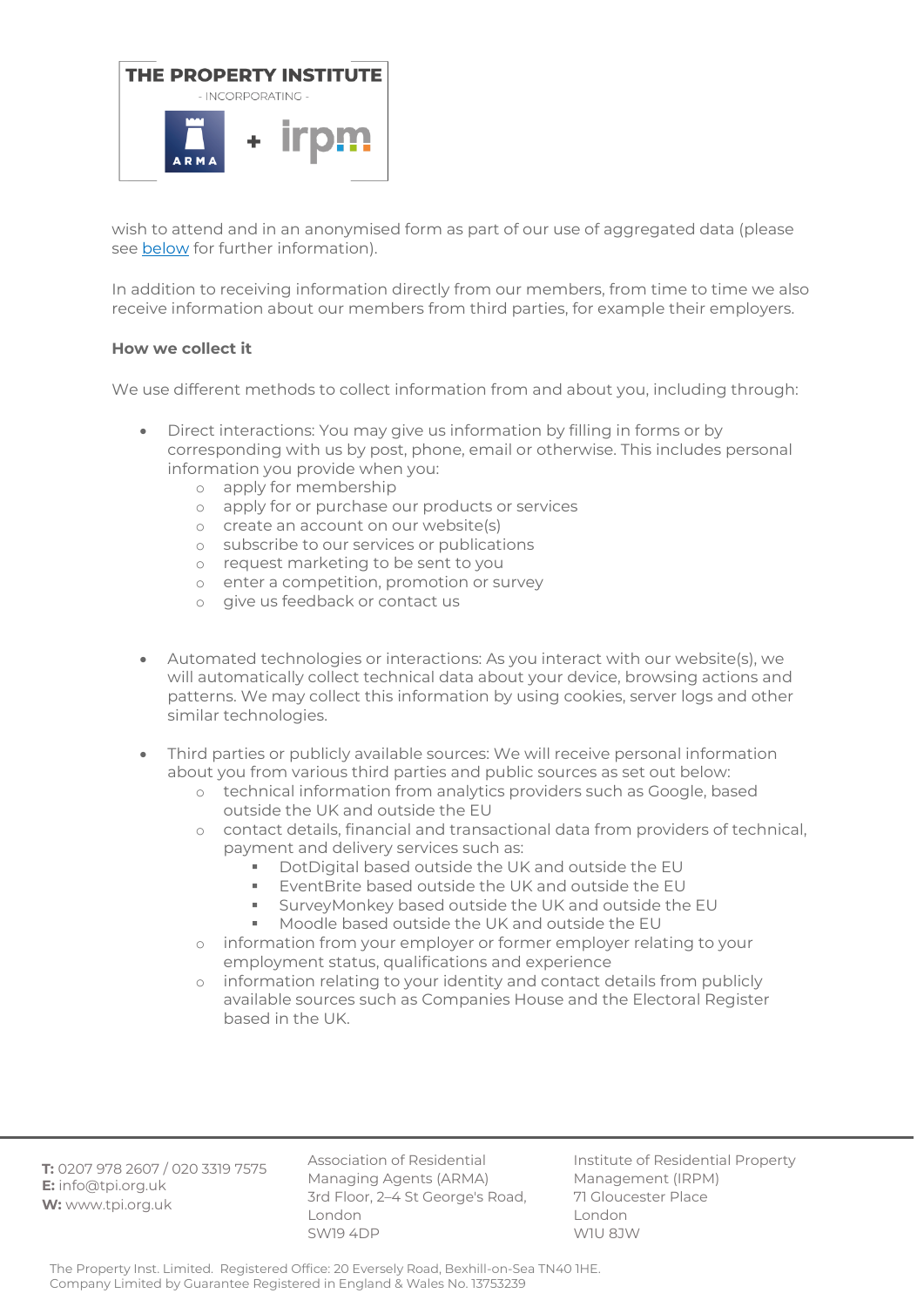

# **Why we collect it**

The collection of this information is required from our members so that we can:

- Provide our members with services they expect to receive from us, including newsletters, technical updates, details of our training and events
- Improve and develop our services and performance as an organisation
- Develop and provide products and services, including training and events
- Meet our regulatory obligations.

# **Member Firms, Associates, Partners and TPI Network Members**

TPI will collect personal information from its Members, Associates, Partners and TPI Network Members. This includes applicants for Members, Associates, Partners and TPI Network Members status.

The information we collect

We may collect the following types of information:

- Name, address, email address, telephone number(s) and other contact details
- Your company's name, your position in the company, the company's address and your company email address and telephone number
- Information required to provide you with a service and details of our services that you have used (for example, attendance on our training courses)
- Details of any enquiry you have made to TPI.

## Why we collect it

The collection of this information is required to enable us to perform our role as a professional body, which helps us to:

- Provide our Members, Associates, Partners and TPI Network Members with services and information they expect to receive from their professional body
- Improve and develop our services and performance as the leading professional body in the residential management sector
- Develop and provide products and services, either on our own or in conjunction with third parties (for example the provision of training courses and other initiatives and member benefits)
- Meet our regulatory obligations

We also collect personal information about individuals from their company directly.

**T:** 0207 978 2607 / 020 3319 7575 **E:** info@tpi.org.uk **W:** www.tpi.org.uk

Association of Residential Managing Agents (ARMA) 3rd Floor, 2–4 St George's Road, London SW19 4DP

Institute of Residential Property Management (IRPM) 71 Gloucester Place London W1U 8JW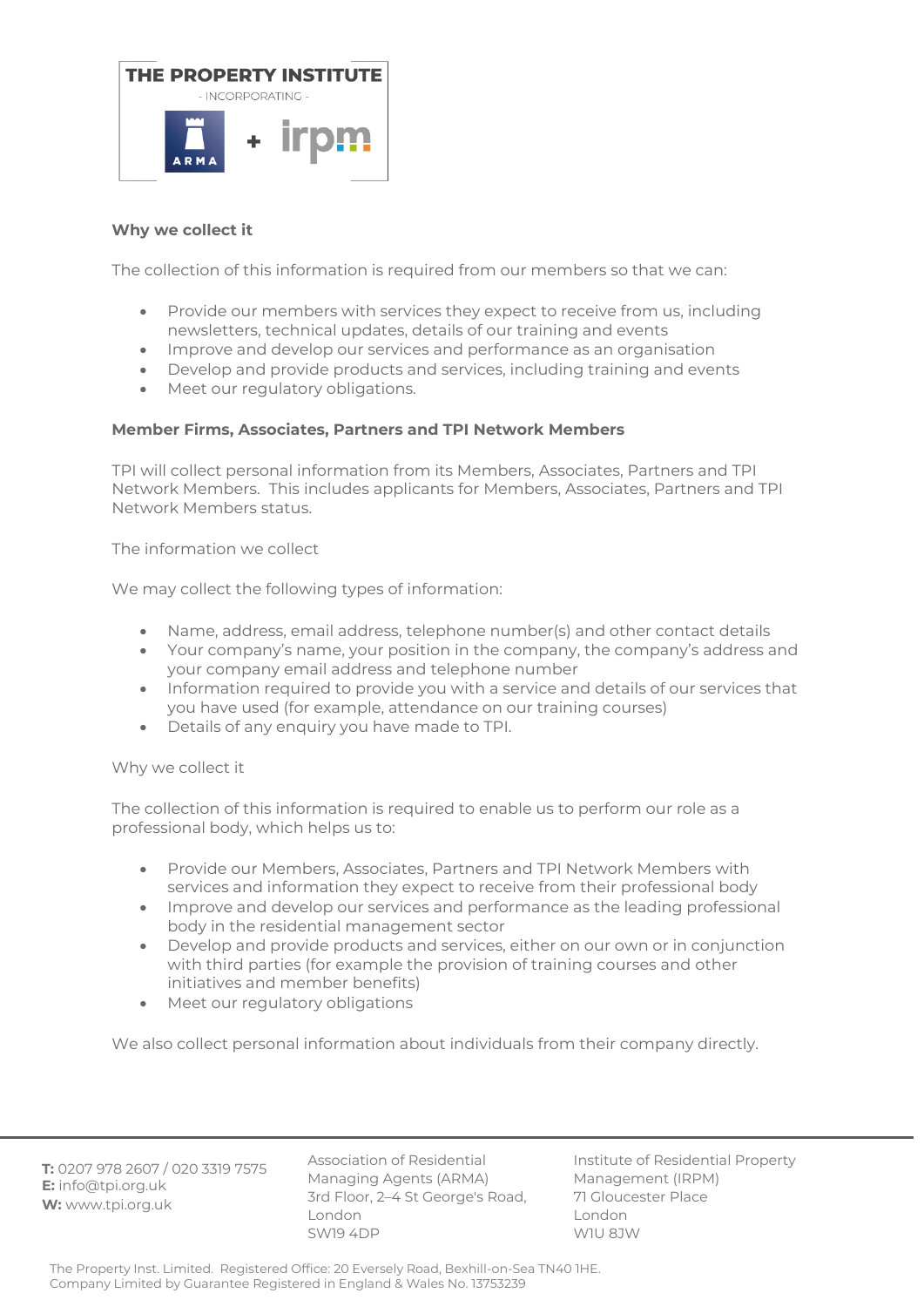

## **Who we share it with**

From time to time, we may share your personal information with the following categories of recipients:

- Communication platforms and services (including Mailchimp [https://mailchimp.com/legal/privacy/\)](https://mailchimp.com/legal/privacy/)
- Survey platforms and services (including Survey Monkey [https://www.surveymonkey.com/mp/gdpr/?ut\\_source=footer\)](https://www.surveymonkey.com/mp/gdpr/?ut_source=footer)
- IT and software support (including Basecamp [https://basecamp.com/about/policies\)](https://basecamp.com/about/policies)
- Marketing platforms and services
- Financial services, including Accountants
- Member's employer (where the employer is paying the Member's fees and the Member is linked to the employer's account) in connection with the payment of the Member's membership or services fees, or to pass on details of a Member's CPD history, exam results, training attendances or details of a Member's membership status.
- Adjudication Scheme, CEDR, TPI Board, TPI Consultants, TPI Committees and TPI legal helpline.
- Auditors
- Course tutors

Some of those third-party recipients may be based outside the United Kingdom — for further information including on how we safeguard your personal data when this occurs, see 'Transfer of your information out of the UK'.

In relation to Professional Members we will use limited personal information (including your name, employer, the city or location in which you are employed and your job title or seniority) as part of our publicly accessible directory of Members. The directory can be accessed through our website(s).

We will share personal information with law enforcement or other authorities if required by applicable law.

We will not share your personal information with any other third party.

## **Where your personal information may be held**

Information may be held at our offices, and third-party agencies, service providers, representatives and agents as described above.

We have security measures in place to seek to ensure that there is appropriate security for information we hold.

**T:** 0207 978 2607 / 020 3319 7575 **E:** info@tpi.org.uk **W:** www.tpi.org.uk

Association of Residential Managing Agents (ARMA) 3rd Floor, 2–4 St George's Road, London SW19 4DP

Institute of Residential Property Management (IRPM) 71 Gloucester Place London W1U 8JW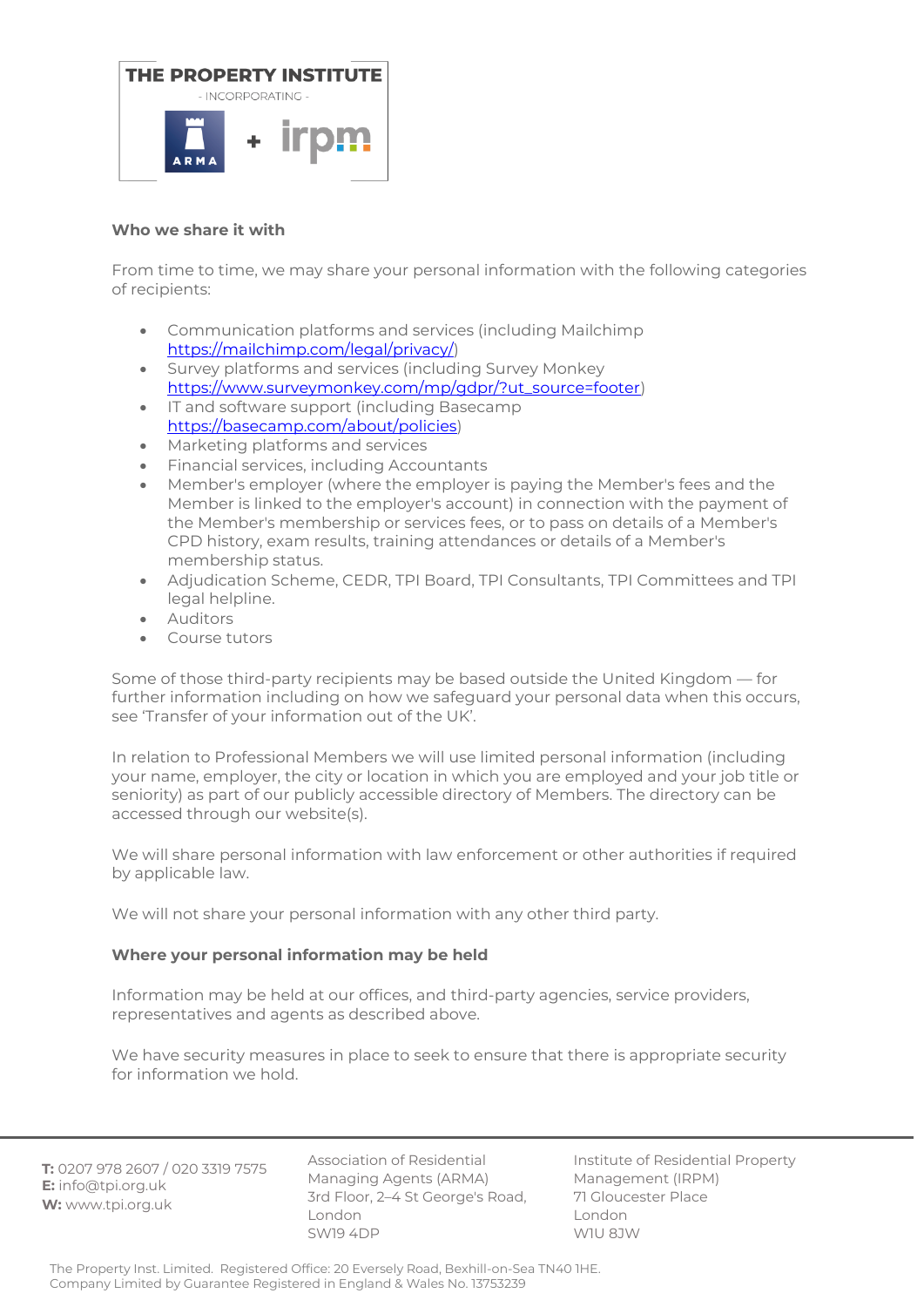

# **How long your personal information will be kept**

We will retain your personal information for no longer than is reasonably necessary for the purposes we collected it for, including for the purposes of satisfying any legal, regulatory, tax, accounting or reporting requirements.

For Partners and TPI Network Members we will retain information until membership ceases.

To determine the appropriate retention period for personal data, we consider the amount, nature and sensitivity of the personal information, the potential risk of harm from unauthorised use or disclosure of your personal information, the purposes for which we process your personal data and whether we can achieve those purposes through other means, and the applicable legal, regulatory, tax, accounting or other requirements.

Details of retention periods for different aspects of your personal data are available on request from us by contacting us.

## **Our lawful basis**

We will only use your personal information when the law allows us to. Most commonly, we will use your personal data in the following circumstances:

- Our use of your personal data is necessary for us to carry out a contract that we have with you, as our member.
- Where it is necessary for our legitimate interests (or those of a third party) and your interests and fundamental rights do not override those interests.
- Where we need to comply with a legal obligation

Generally, we do not rely on consent as a lawful basis for processing your personal information but there are certain circumstances where we will seek your consent to the processing of your personal information, such as where we carry out direct marketing activities. We have set out below, in a table format, a description of the ways we plan to use your personal information and which lawful bases we rely on to do so. We have also identified what our legitimate interests are where appropriate.

Note that we may process your personal information for more than one lawful basis depending on the specific purpose for which we are using your information. Please contact us if you need details about the specific lawful basis, we are relying on to process your personal information where more than one ground has been set out in the table below.

**T:** 0207 978 2607 / 020 3319 7575 **E:** info@tpi.org.uk **W:** www.tpi.org.uk

Association of Residential Managing Agents (ARMA) 3rd Floor, 2–4 St George's Road, London SW19 4DP

Institute of Residential Property Management (IRPM) 71 Gloucester Place London W1U 8JW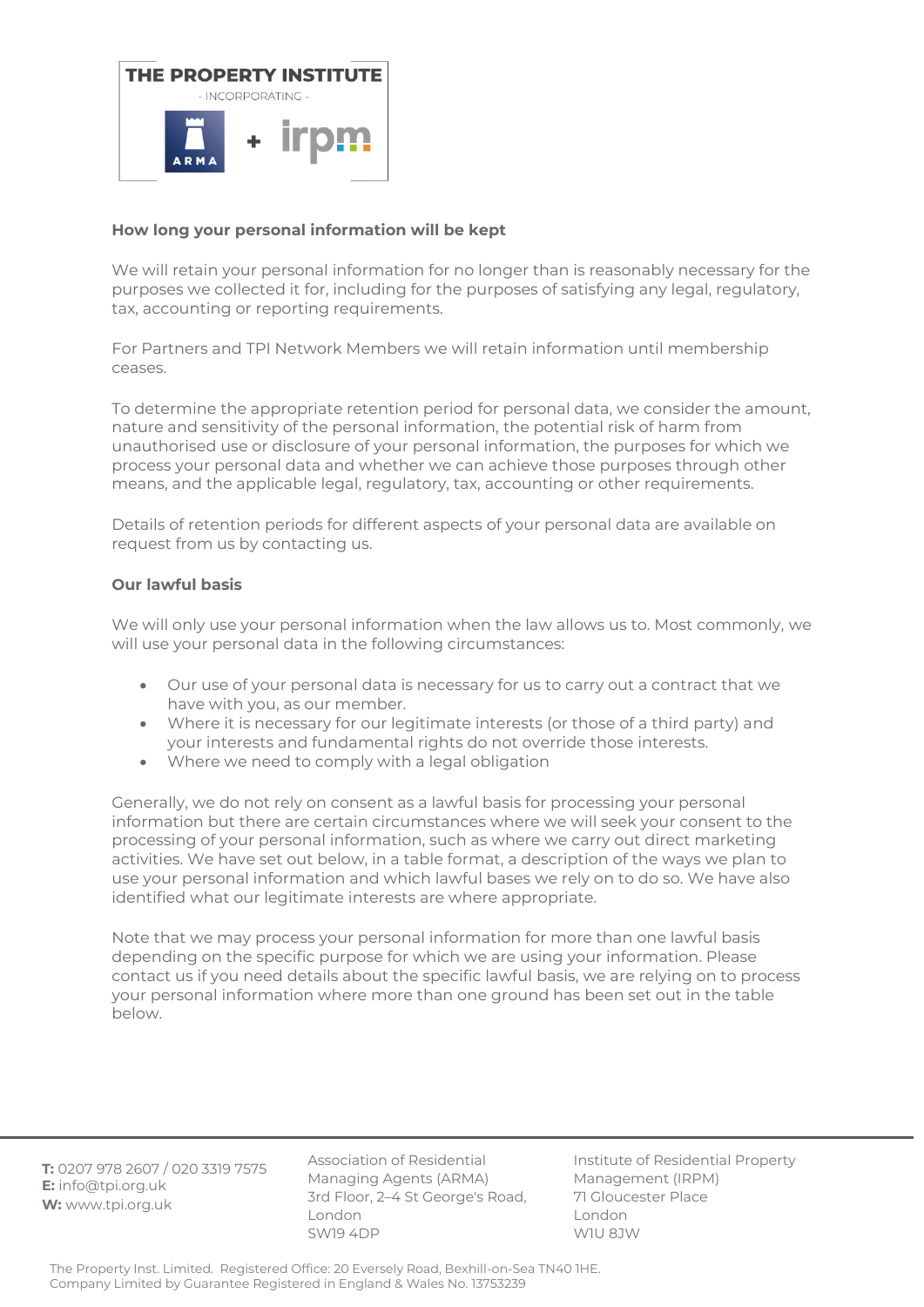

| <b>Purpose/Activity</b>                                                                                                                                                                           | Lawful basis for processing including basis of<br>legitimate interest                                                                                                                                                        |
|---------------------------------------------------------------------------------------------------------------------------------------------------------------------------------------------------|------------------------------------------------------------------------------------------------------------------------------------------------------------------------------------------------------------------------------|
| To register you as a new Member                                                                                                                                                                   | (a) Performance of a contract with you                                                                                                                                                                                       |
| To perform our role as a professional<br>body                                                                                                                                                     | (a) Necessary for our legitimate interests (to<br>perform our role as a professional body<br>including promotion, education, publication<br>etc.)                                                                            |
| manage your membership,<br>To<br>including processing and delivering<br>our services to you including:<br>(a) providing you with the services<br>and benefits associated with your<br>membership; | (a) Performance of a contract with you<br>(b) Necessary for our legitimate interests (to<br>recover debts due to us)                                                                                                         |
| (b) managing payments, fees and<br>charges;                                                                                                                                                       |                                                                                                                                                                                                                              |
| (c) collecting and recovering money<br>owed to us;                                                                                                                                                |                                                                                                                                                                                                                              |
| membership<br>(d)<br>maintaining<br>records                                                                                                                                                       |                                                                                                                                                                                                                              |
| To manage our relationship with<br>you which may include:                                                                                                                                         | (a) Performance of a contract with you                                                                                                                                                                                       |
| (a) notifying you about changes to<br>our terms or privacy policy or our<br>terms and conditions;                                                                                                 | (b) Necessary to comply with a legal obligation<br>(c) Necessary for our legitimate interests (to keep<br>our records updated and to study how Members<br>use our products/services)                                         |
| (b) asking you to leave a review,<br>provide information or take a survey;                                                                                                                        | (d) Consent (prior to sending any marketing<br>materials to you by email or text message)                                                                                                                                    |
| communication<br>(c)<br>with<br>you<br>regarding product and/or service<br>improvements                                                                                                           |                                                                                                                                                                                                                              |
| To include your details as a Member<br>within our online Member Directory                                                                                                                         | Necessary for our legitimate interests (to provide a<br>searchable database of Members for use by other<br>Members, other organisations and members of<br>the public in order to promote and support TPI and<br>our Members) |
| To administer and protect our<br>business and websites (including<br>troubleshooting, data analysis,                                                                                              | Necessary for our legitimate interests (for running<br>our business, provision of administration and IT<br>services, network security, to prevent fraud and in                                                               |

**T:** 0207 978 2607 / 020 3319 7575 **E:** info@tpi.org.uk **W:** www.tpi.org.uk

Association of Residential Managing Agents (ARMA) 3rd Floor, 2–4 St George's Road, London SW19 4DP

Institute of Residential Property Management (IRPM) 71 Gloucester Place London W1U 8JW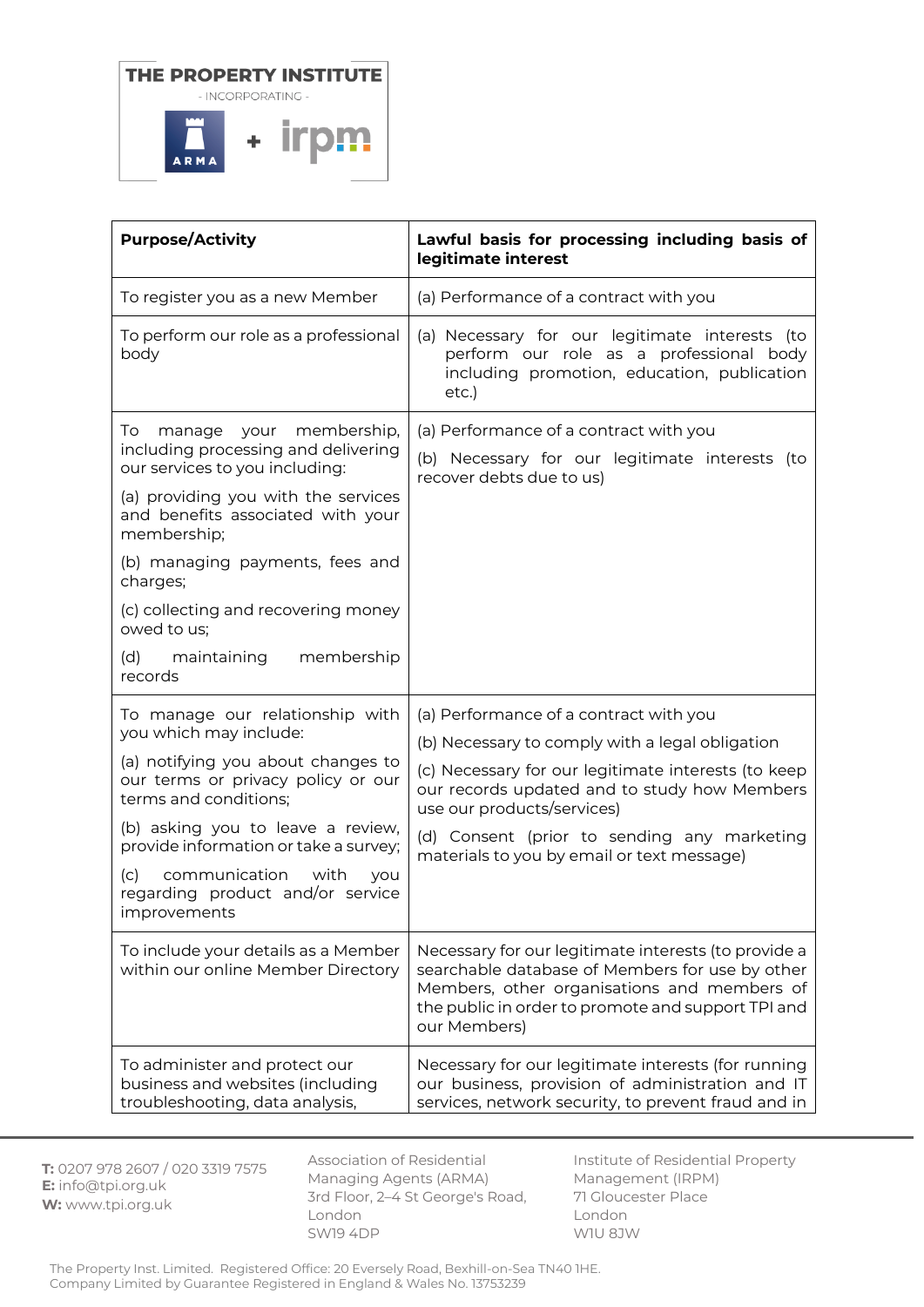

| testing, system maintenance,<br>support, reporting and hosting of<br>data)                                                  | the context of a business reorganisation or group<br>restructuring exercise)                                                                                                                                                                                                                                           |
|-----------------------------------------------------------------------------------------------------------------------------|------------------------------------------------------------------------------------------------------------------------------------------------------------------------------------------------------------------------------------------------------------------------------------------------------------------------|
| To use data analytics to improve<br>our website, products/services,<br>marketing, customer relationships<br>and experiences | Necessary for our legitimate interests (to define<br>types of customers for our products and services,<br>to keep our website updated and relevant, to<br>develop our business and to inform our marketing<br>strategy)                                                                                                |
| To maintain records as part of the<br>administration of our business                                                        | (a) Necessary for our legitimate interests (to<br>maintain records of business activity in order to<br>respond to questions, complaints and claims and<br>to protect our business and for accounting<br>purposes)<br>(b) Necessary to comply with a legal obligation (in<br>relation to records kept for tax purposes) |

# **THE PERSONAL INFORMATION WE COLLECT AND USE RELATING TO ATTENDEES AT OUR EVENTS AND PARTICIPANTS IN EXAMINATIONS OR COURSES**

TPI will collect personal information from individuals who attend TPI hosted events, including our annual seminar, conference, awards and regional roadshows.

## **The information we collect**

We may collect the following types of information:

- Name, address, email address, telephone number(s) and other contact details
- Your company's name, your position in the company, the company's address and your company email address and telephone number
- Information required to provide you with a service and details of our services that you have used (for example, attendance at our event)
- Details of other qualifications, experience, number of units managed, how you were referred to TPI
- Financial data, including bank account and payment card details and details of your payments to/from the TPI for courses, training, exams, events, and other products/services
- Details of any enquiry you have made, or any report you have submitted to us
- Exam or course entries, results, CPD activities, notes of important communications between you and us

**T:** 0207 978 2607 / 020 3319 7575 **E:** info@tpi.org.uk **W:** www.tpi.org.uk

Association of Residential Managing Agents (ARMA) 3rd Floor, 2–4 St George's Road, London SW19 4DP

Institute of Residential Property Management (IRPM) 71 Gloucester Place London W1U 8JW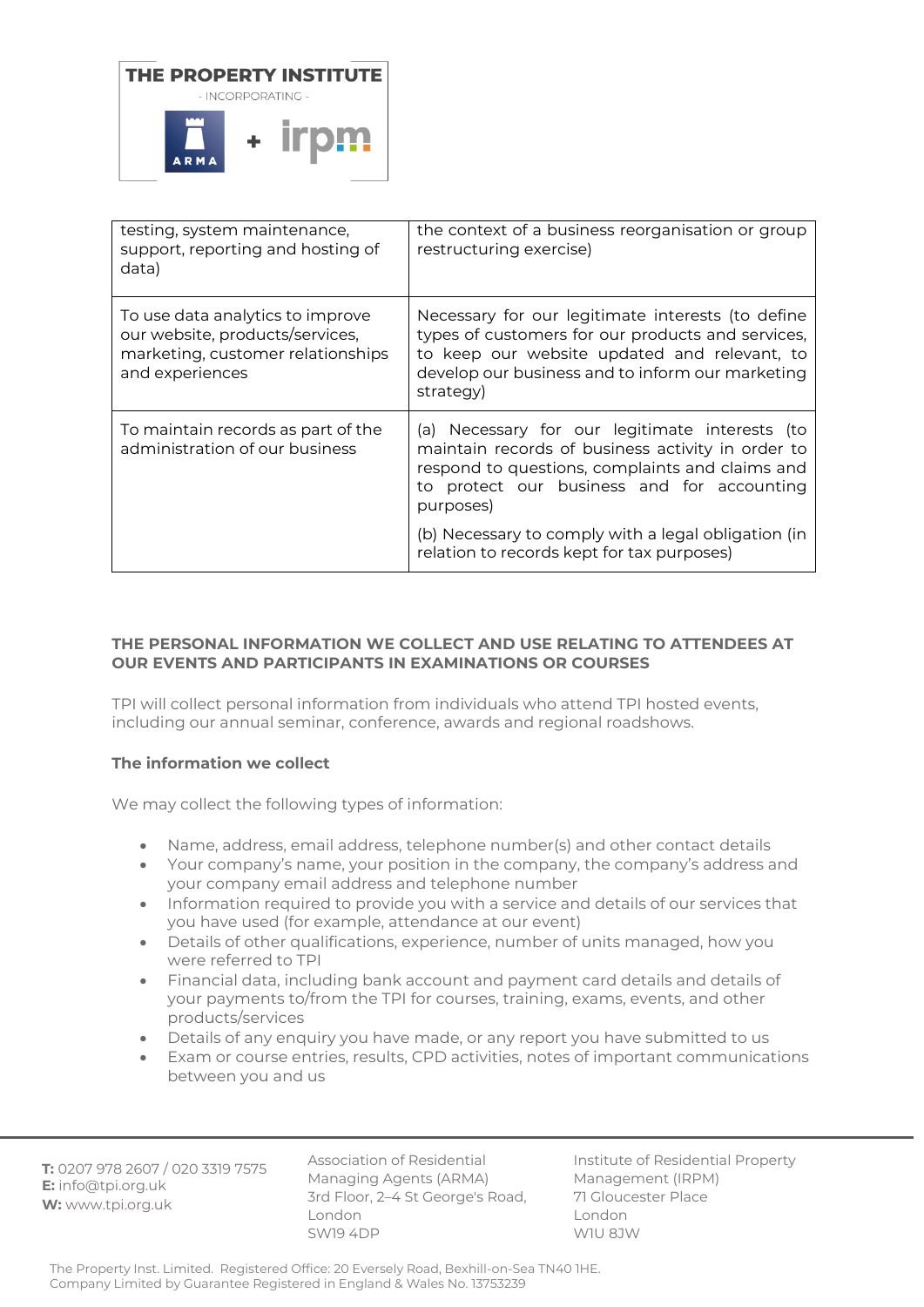

- Profile data relating to your use of parts of our website(s) relating to virtual events, courses and examinations including usernames and passwords, preferences, feedback and survey responses
- Technical data including your internet protocol address, login data, browser type and version, time zone setting and location, browser plug-in types and versions, operating system and platform and other technology on the devices you may use to access the website(s)
- Marketing and communications data including your preferences in receiving marketing from us and our third parties and your communication preferences

In limited circumstances, we may collect limited special category data including details about your race or ethnicity, religion and health. We will only collect this information where you choose to provide it to us, and it will be used only to ensure we are able to make appropriate adjustments for you at events, courses or examinations that you may wish to attend and in an anonymised form as part of our use of aggregated data (please see below for further information).

# **How we collect it**

We use different methods to collect information from and about you, including through:

- Direct interactions: You may give us information by filling in forms or by corresponding with us by post, phone, email or otherwise. This includes personal information you provide when you:
	- o book attendance at an event, course or examination
	- o attend or participate in an event, course or examination
	- o apply for or purchase our products or services
	- o subscribe to our services or publications
	- o request marketing to be sent to you
	- o enter a competition, promotion or survey
	- o give us feedback or contact us
- From your employer directly
- Automated technologies or interactions: If you interact with our website(s) as part of booking or attending any event, course or examination, we will automatically collect technical data about your device, browsing actions and patterns. We may collect this information by using cookies, server logs and other similar technologies.
- Third parties or publicly available sources: We will receive personal information about you from various third parties and public sources as set out below:
	- o technical information from analytics providers such as Google, based outside the UK and outside the EU

**T:** 0207 978 2607 / 020 3319 7575 **E:** info@tpi.org.uk **W:** www.tpi.org.uk

Association of Residential Managing Agents (ARMA) 3rd Floor, 2–4 St George's Road, London SW19 4DP

Institute of Residential Property Management (IRPM) 71 Gloucester Place London W1U 8JW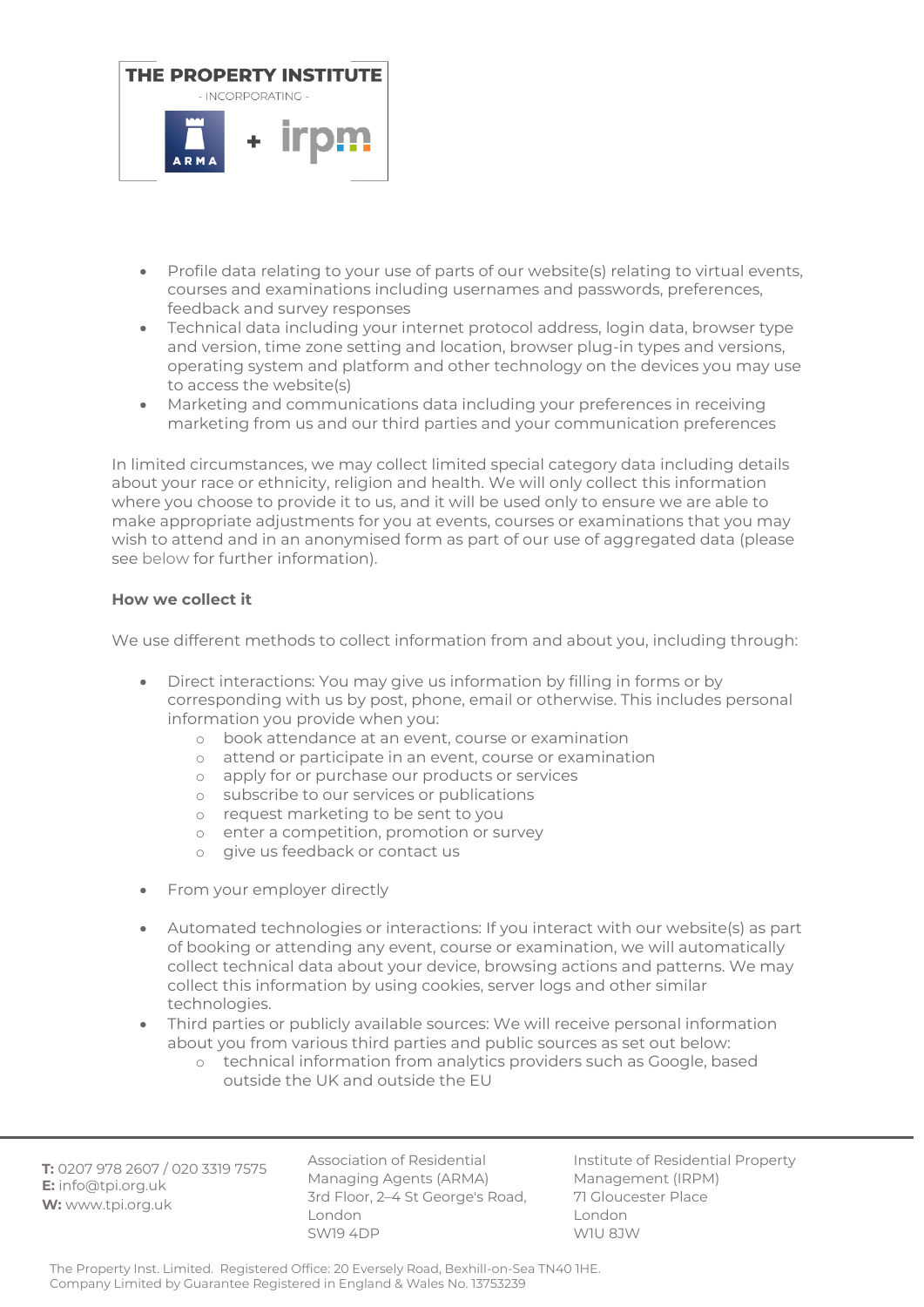

- o contact details, financial and transactional data from providers of technical, payment and delivery services such as
	- DotDigital based outside the UK and outside the EU
	- EventBrite based outside the UK and outside the EU
	- SurveyMonkey based outside the UK and outside the EU
	- Moodle based outside the UK and outside the EU
- o information from your employer or former employer relating to your employment status, qualifications and experience
- o information relating to your identity and contact details from publicly available sources such as Companies House and the Electoral Register based in the UK.

# **Why we collect it**

The collection of this information is required so that we can host the events, courses and examinations, and it helps us to:

- Provide the events, courses and examinations
- Improve and develop our services and performance
- Develop and provide products and services, either on our own or in conjunction with third parties
- Meet our regulatory obligations

We also collect personal information about individuals from their company directly.

## **Who we share it with**

From time to time, TPI may share your personal information with the following categories of recipients:

- Website and IT support (including Basecamp [https://basecamp.com/about/policies\)](https://basecamp.com/about/policies)
- Marketing platforms and services (including Mailchimp [https://mailchimp.com/legal/privacy/\)](https://mailchimp.com/legal/privacy/)
- Survey platforms and services (including Survey Monkey [https://www.surveymonkey.com/mp/gdpr/?ut\\_source=footer\)](https://www.surveymonkey.com/mp/gdpr/?ut_source=footer)
- Event sponsors
- TPI Board and Committees
- Third parties responsible for providing services at our events
- Providers of training courses or examinations, including independent examination moderators
- Member's employer (where the employer is paying the Member's fees and the Member is linked to the employer's account) in connection with the payment of the Member's membership or services fees, or to pass on details of a Member's CPD history, exam results, training attendances or details of a Member's Some of

**T:** 0207 978 2607 / 020 3319 7575 **E:** info@tpi.org.uk **W:** www.tpi.org.uk

Association of Residential Managing Agents (ARMA) 3rd Floor, 2–4 St George's Road, London SW19 4DP

Institute of Residential Property Management (IRPM) 71 Gloucester Place London W1U 8JW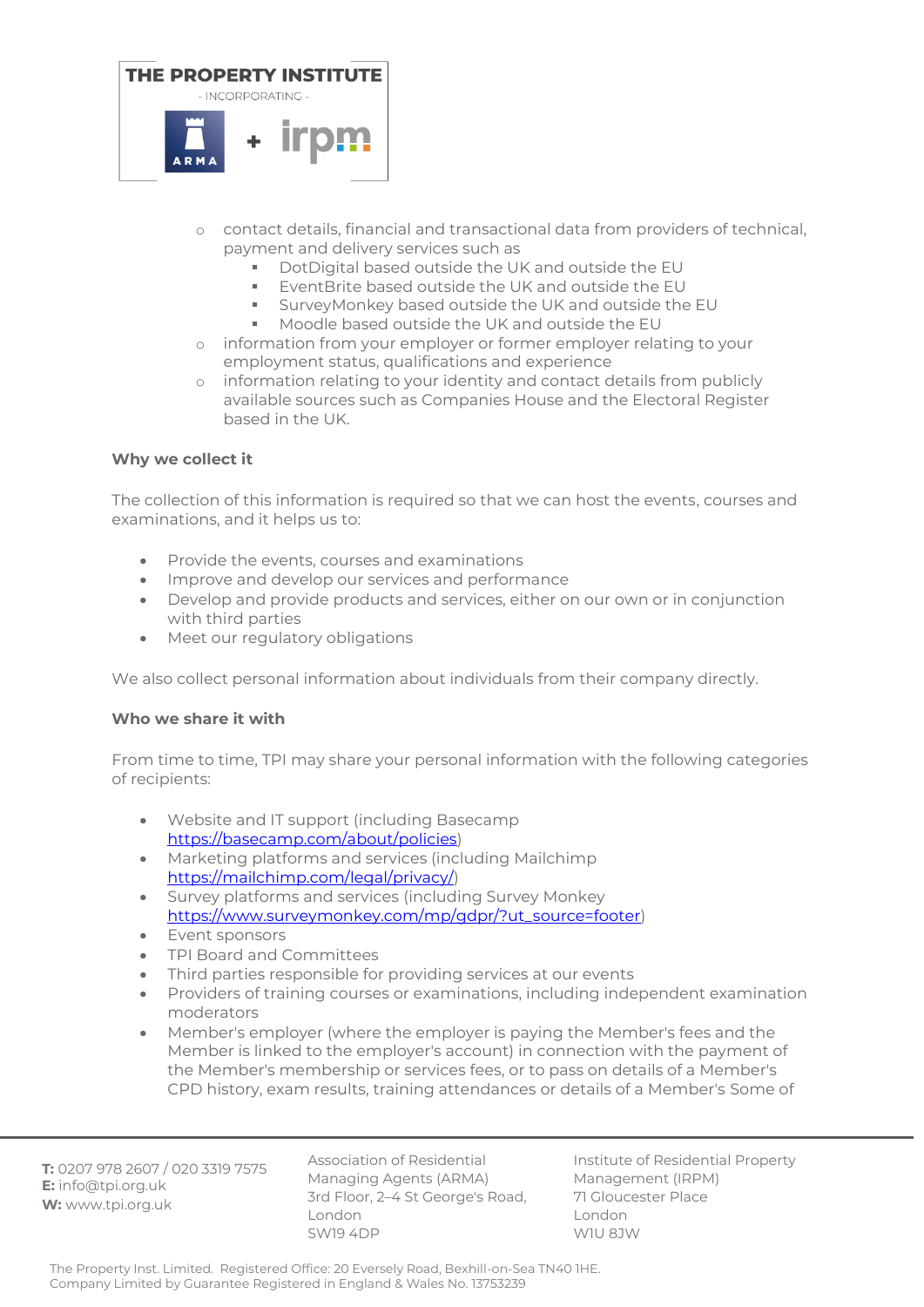

those third party recipients may be based outside the United Kingdom — for further information including on how we safeguard your personal data when this occurs, see 'Transfer of your information out of the UK.

We will share personal information with law enforcement or other authorities if required by applicable law.

We will not share your personal information with any other third party.

## **Photography and video recordings at our events**

A photographer may be present at TPI events and photographs may be used for future marketing. If you would prefer your image not to be used please notify an TPI member of staff on the day of the event.

## **Where your personal information may be held**

Information may be held at our offices, and third-party agencies, service providers, representatives and agents as described above.

We have security measures in place to seek to ensure that there is appropriate security for information we hold.

#### **How long your personal information will be kept**

We will retain your personal information for no longer than is reasonably necessary for the purposes we collected it for, including for the purposes of satisfying any legal, regulatory, tax, accounting or reporting requirements.

To determine the appropriate retention period for personal data, we consider the amount, nature and sensitivity of the personal information, the potential risk of harm from unauthorised use or disclosure of your personal information, the purposes for which we process your personal data and whether we can achieve those purposes through other means, and the applicable legal, regulatory, tax, accounting or other requirements.

Details of retention periods for different aspects of your personal data are available on request from us by contacting us.

**T:** 0207 978 2607 / 020 3319 7575 **E:** info@tpi.org.uk **W:** www.tpi.org.uk

Association of Residential Managing Agents (ARMA) 3rd Floor, 2–4 St George's Road, London SW19 4DP

Institute of Residential Property Management (IRPM) 71 Gloucester Place London W1U 8JW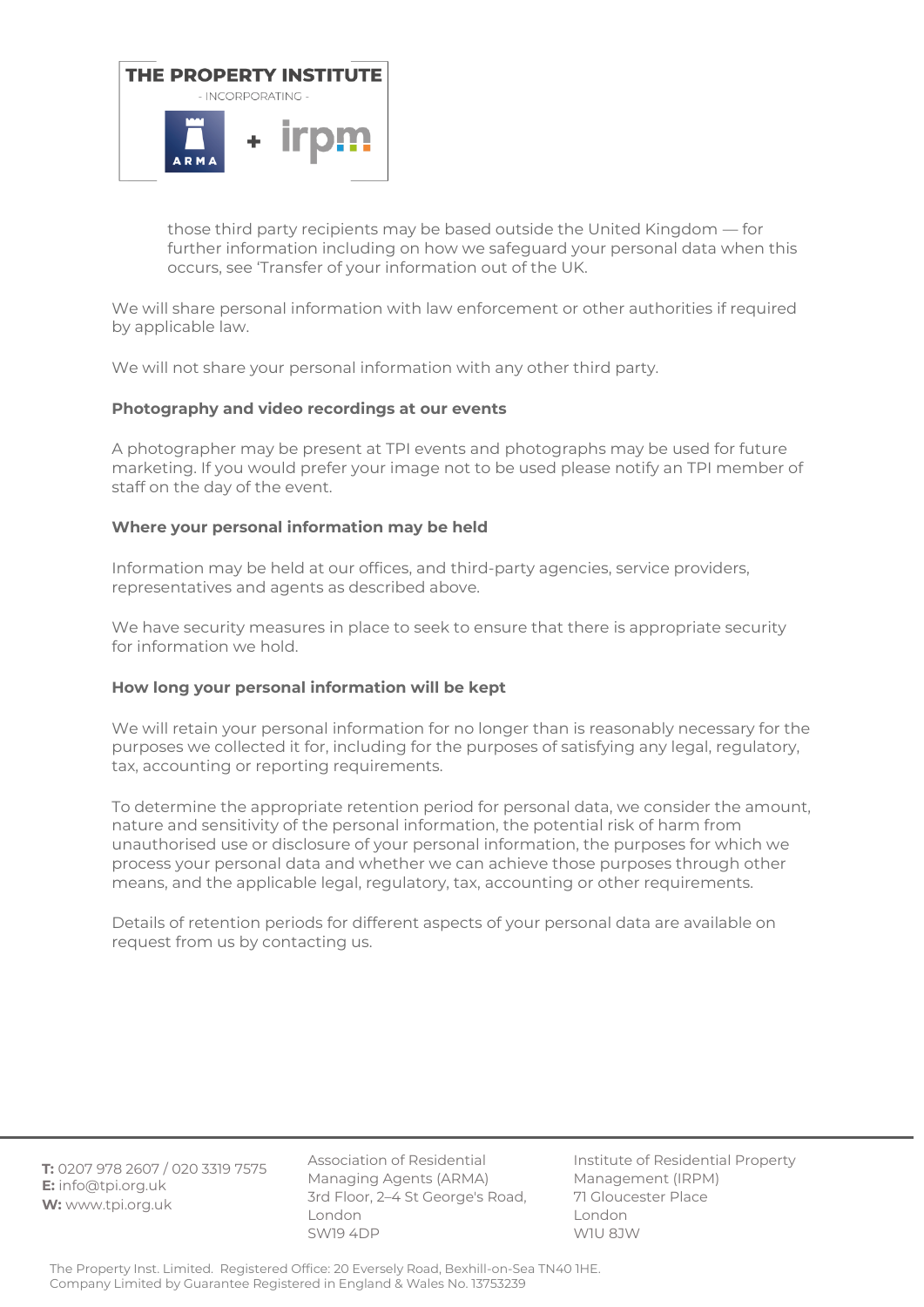

# **Our lawful basis**

We will only use your personal information when the law allows us to. Most commonly, we will use your personal data in the following circumstances:

- Our use of your personal data is necessary for us to carry out a contract that we have with you, as an attendee or participant in an event, course or examination.
- Where it is necessary for our legitimate interests (or those of a third party) and your interests and fundamental rights do not override those interests.
- Where we need to comply with a legal obligation

It is necessary for us to process the personal information so that we can host those events. Our processing activities are a targeted and proportionate way of achieving this. Attendees reasonably expect that we will process their personal information in this manner.

Generally, we do not rely on consent as a lawful basis for processing your personal information but there are certain circumstances where we will seek your consent to the processing of your personal information, such as where we carry out direct marketing activities.

We have set out below, in a table format, a description of the ways we plan to use your personal information and which lawful bases we rely on to do so. We have also identified what our legitimate interests are where appropriate.

Note that we may process your personal information for more than one lawful basis depending on the specific purpose for which we are using your information. Please contact us if you need details about the specific lawful basis we are relying on to process your personal information where more than one ground has been set out in the table below.

**T:** 0207 978 2607 / 020 3319 7575 **E:** info@tpi.org.uk **W:** www.tpi.org.uk

Association of Residential Managing Agents (ARMA) 3rd Floor, 2–4 St George's Road, London SW19 4DP

Institute of Residential Property Management (IRPM) 71 Gloucester Place London W1U 8JW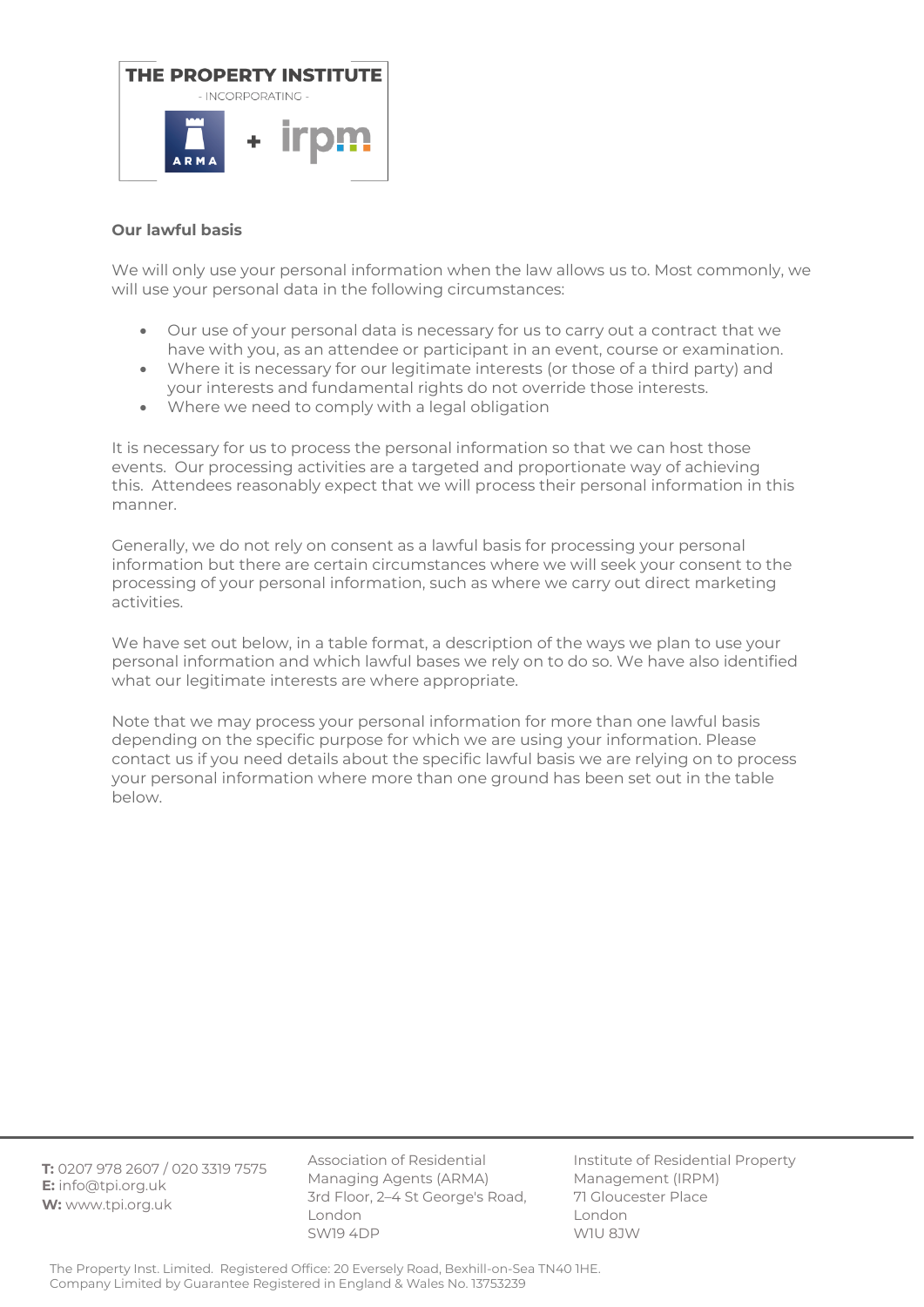

| <b>Purpose/Activity</b>                                                                                                                                                                                                                                                                                                                                                                                                                                                                                                                                  | Lawful basis for processing including basis of<br>legitimate interest                                                                                                                                                                                                                                                                                     |
|----------------------------------------------------------------------------------------------------------------------------------------------------------------------------------------------------------------------------------------------------------------------------------------------------------------------------------------------------------------------------------------------------------------------------------------------------------------------------------------------------------------------------------------------------------|-----------------------------------------------------------------------------------------------------------------------------------------------------------------------------------------------------------------------------------------------------------------------------------------------------------------------------------------------------------|
| To register you an attendee or delegate<br>for an event, course or examination                                                                                                                                                                                                                                                                                                                                                                                                                                                                           | (a) Performance of a contract with you                                                                                                                                                                                                                                                                                                                    |
| To manage your participation in any<br>examination,<br>event,<br>course<br>or<br>including processing and delivering<br>our services to you including:<br>(a) providing the event, course or<br>examination you are attending;<br>(b) managing payments, fees and<br>charges;<br>(c) collecting and recovering money<br>owed to us;<br>(d) maintaining records of attendees<br>and delegates at an event, course or<br>examination;<br>(e) assessing your input, responses or<br>examination answers and providing<br>you with feedback or certification | (a) Performance of a contract with you<br>(b) Necessary for our legitimate interests (to<br>recover debts due to us)                                                                                                                                                                                                                                      |
| decisions                                                                                                                                                                                                                                                                                                                                                                                                                                                                                                                                                |                                                                                                                                                                                                                                                                                                                                                           |
| To manage our relationship with you<br>which may include:<br>(a) notifying you about changes to our<br>terms or privacy policy or our terms<br>and conditions;<br>(b) asking you to leave a review, provide<br>information or take a survey;<br>(c) communication with you regarding<br>improvements to events,<br>courses,<br>examinations or other services we may<br>provide                                                                                                                                                                          | (a) Performance of a contract with you<br>(b) Necessary to comply with a legal obligation<br>(c) Necessary for our legitimate interests (to<br>keep our records updated and to study how<br>customers, attendees and delegates use our<br>products/services)<br>(d) Consent (prior to sending any marketing<br>materials to you by email or text message) |
| To administer and protect our<br>business and websites (including<br>troubleshooting, data analysis, testing,<br>system maintenance, support,<br>reporting and hosting of data)                                                                                                                                                                                                                                                                                                                                                                          | Necessary for our legitimate interests<br>(for<br>running<br>business,<br>provision<br>our<br>of<br>administration<br>and<br>services,<br>IT.<br>network<br>security, to prevent fraud and in the context of<br>business<br>reorganisation<br>a<br>or<br>group<br>restructuring exercise)                                                                 |

**T:** 0207 978 2607 / 020 3319 7575 **E:** info@tpi.org.uk **W:** www.tpi.org.uk

Association of Residential Managing Agents (ARMA) 3rd Floor, 2–4 St George's Road, London SW19 4DP

Institute of Residential Property Management (IRPM) 71 Gloucester Place London W1U 8JW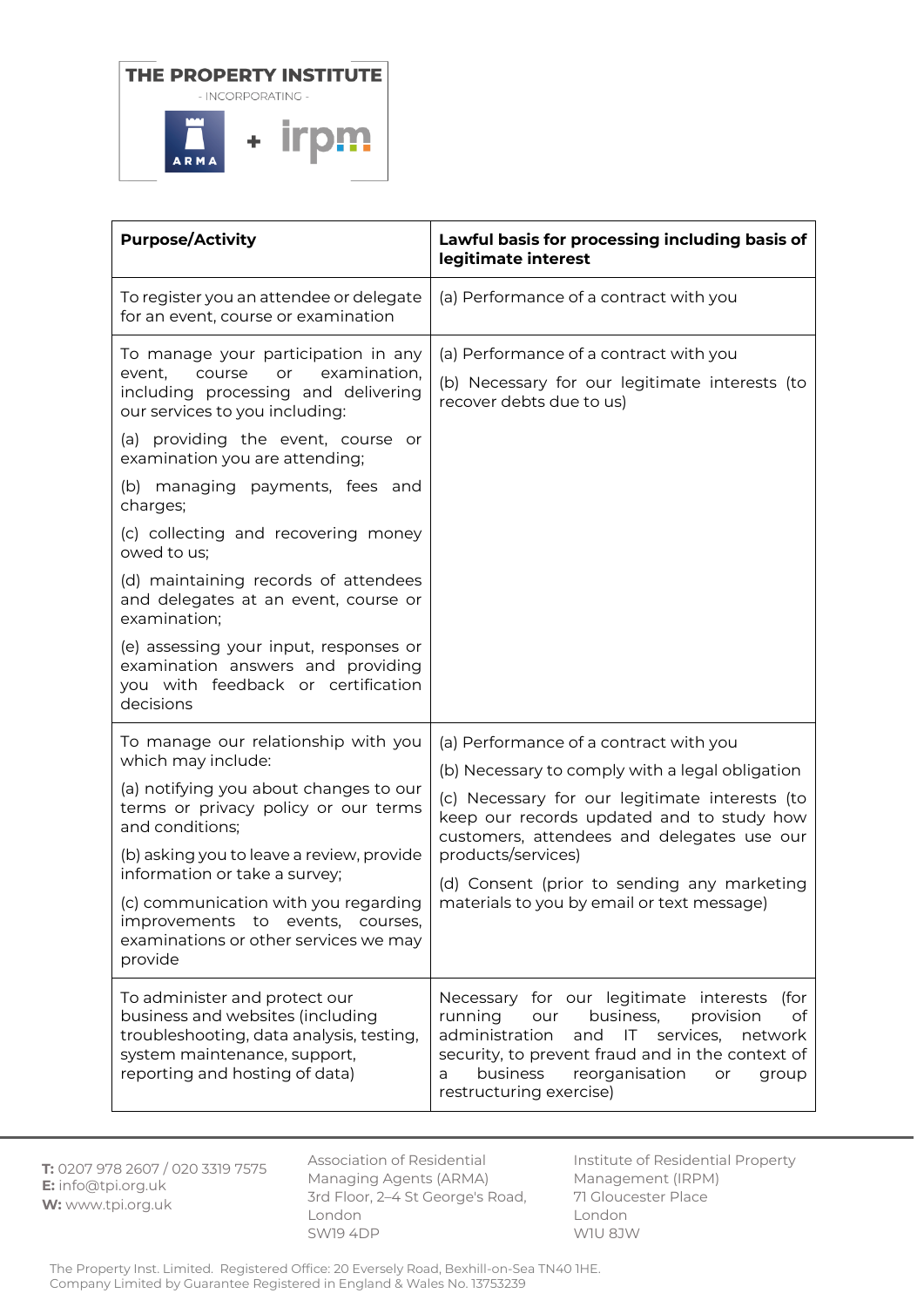

| To use data analytics to improve our<br>website, products/services, marketing,<br>customer relationships and<br>experiences | Necessary for our legitimate interests (to define<br>types of customers for our products and<br>services<br>(including events, courses<br>and<br>examinations), to keep our website updated<br>and relevant, to develop our business and to<br>inform our marketing strategy) |
|-----------------------------------------------------------------------------------------------------------------------------|-------------------------------------------------------------------------------------------------------------------------------------------------------------------------------------------------------------------------------------------------------------------------------|
| To maintain records as part of the<br>administration of our business                                                        | (a) Necessary for our legitimate interests (to<br>maintain records of business activity in order to<br>respond to questions, complaints and claims<br>and to protect our business and for accounting<br>purposes)                                                             |
|                                                                                                                             | (b) Necessary to comply with a legal obligation<br>(in relation to records kept for tax purposes)                                                                                                                                                                             |

# **THE PERSONAL INFORMATION WE COLECT AND USE RELATING TO RMC/RTM DIRECTORS PORTAL**

TPI will collect personal information from RMC/RTM Directors who have signed up to use our Directors portal. This includes applicants for RMC/RTM Directors membership category status.

# **The information we collect**

We may collect the following types of information:

- Name, address, email address, telephone number(s) and other contact details
- Your company's name, your position in the company, the company's address and your company email address and telephone number
- Information required to provide you with a service and details of our services that you have used (for example, attendance on our training courses)
- Details of any enquiry you have made to TPI

## **Why we collect it**

The collection of this information is required to enable us to perform our role as a professional body, which helps us to:

• Provide RMC/RTM Directors with services and information they expect to receive as part of this membership category

**T:** 0207 978 2607 / 020 3319 7575 **E:** info@tpi.org.uk **W:** www.tpi.org.uk

Association of Residential Managing Agents (ARMA) 3rd Floor, 2–4 St George's Road, London SW19 4DP

Institute of Residential Property Management (IRPM) 71 Gloucester Place London W1U 8JW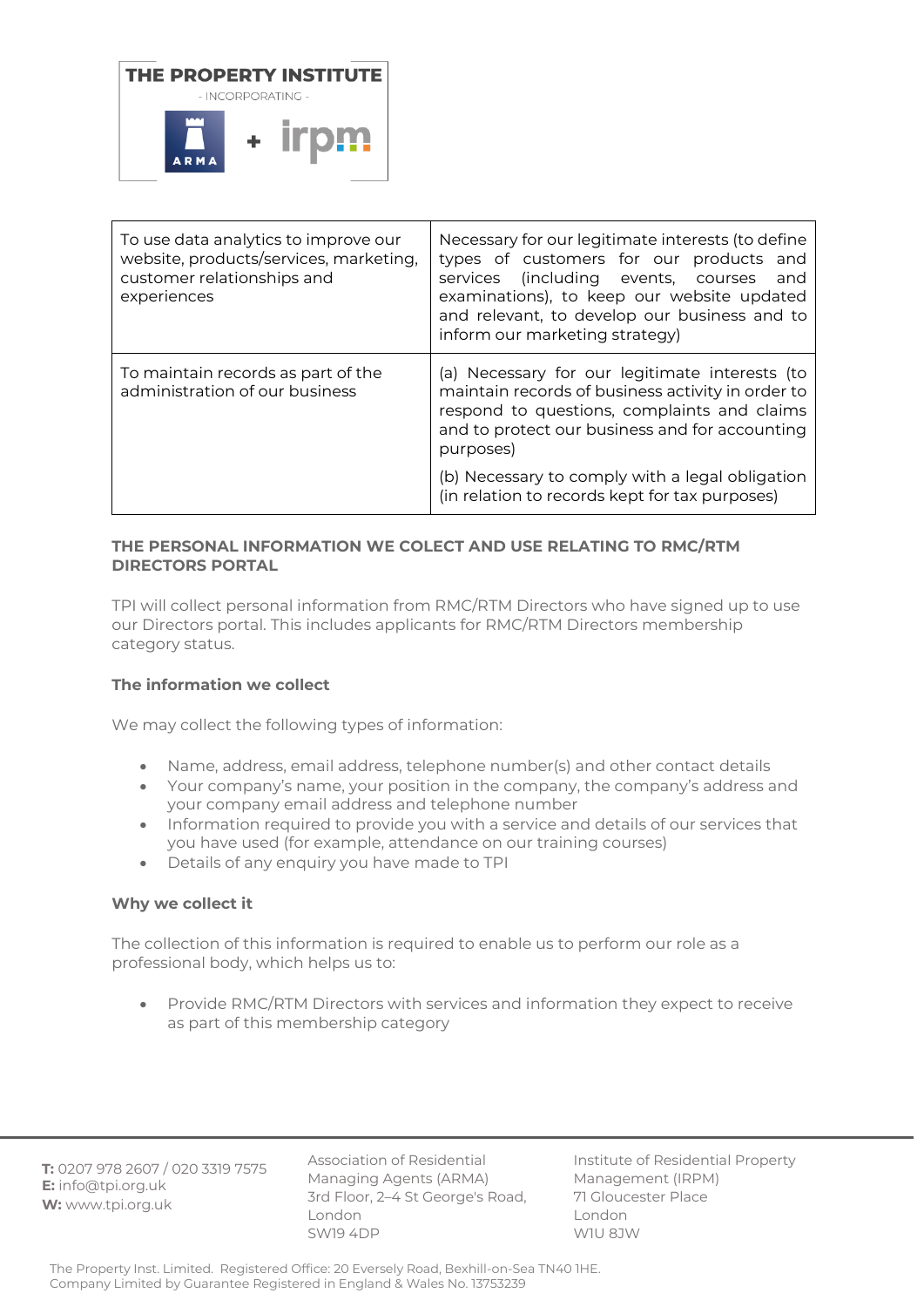

- Improve and develop our services and performance as the leading professional body in the residential management sector
- Develop and provide products and services, either on our own or in conjunction with third parties (for example the provision of training courses and other initiatives and member benefits)

We also collect personal information about individuals from their company directly and/or may be provided this information by member organisations where their RMC/RTM Directors have given agreed to be signed up to the Directors portal to enable us to contact them and arrange this.

# **Who we share it with**

From time to time, TPI may share your personal information with the following categories of recipients:

- Adjudication Scheme, CEDR, TPI Board, TPI Consultants, and TPI Committees.
- Auditors
- Course tutors
- **Accountants**
- Website and IT support (including Basecamp [https://basecamp.com/about/policies\)](https://basecamp.com/about/policies)
- Marketing platforms and services (including Mailchimp [https://mailchimp.com/legal/privacy/\)](https://mailchimp.com/legal/privacy/)
- Survey platforms and services (including Survey Monkey [https://www.surveymonkey.com/mp/gdpr/?ut\\_source=footer\)](https://www.surveymonkey.com/mp/gdpr/?ut_source=footer)

Some of those third-party recipients may be based outside the European Economic Area — for further information including on how we safeguard your personal data when this occurs, see 'Transfer of your information out of the EEA'.

We will share personal information with law enforcement or other authorities if required by applicable law.

We will not share your personal information with any other third party.

# **Where your personal information may be held**

Information may be held at our offices, and third-party agencies, service providers, representatives and agents as described above.

We have security measures in place to seek to ensure that there is appropriate security for information we hold.

**T:** 0207 978 2607 / 020 3319 7575 **E:** info@tpi.org.uk **W:** www.tpi.org.uk

Association of Residential Managing Agents (ARMA) 3rd Floor, 2–4 St George's Road, London SW19 4DP

Institute of Residential Property Management (IRPM) 71 Gloucester Place London W1U 8JW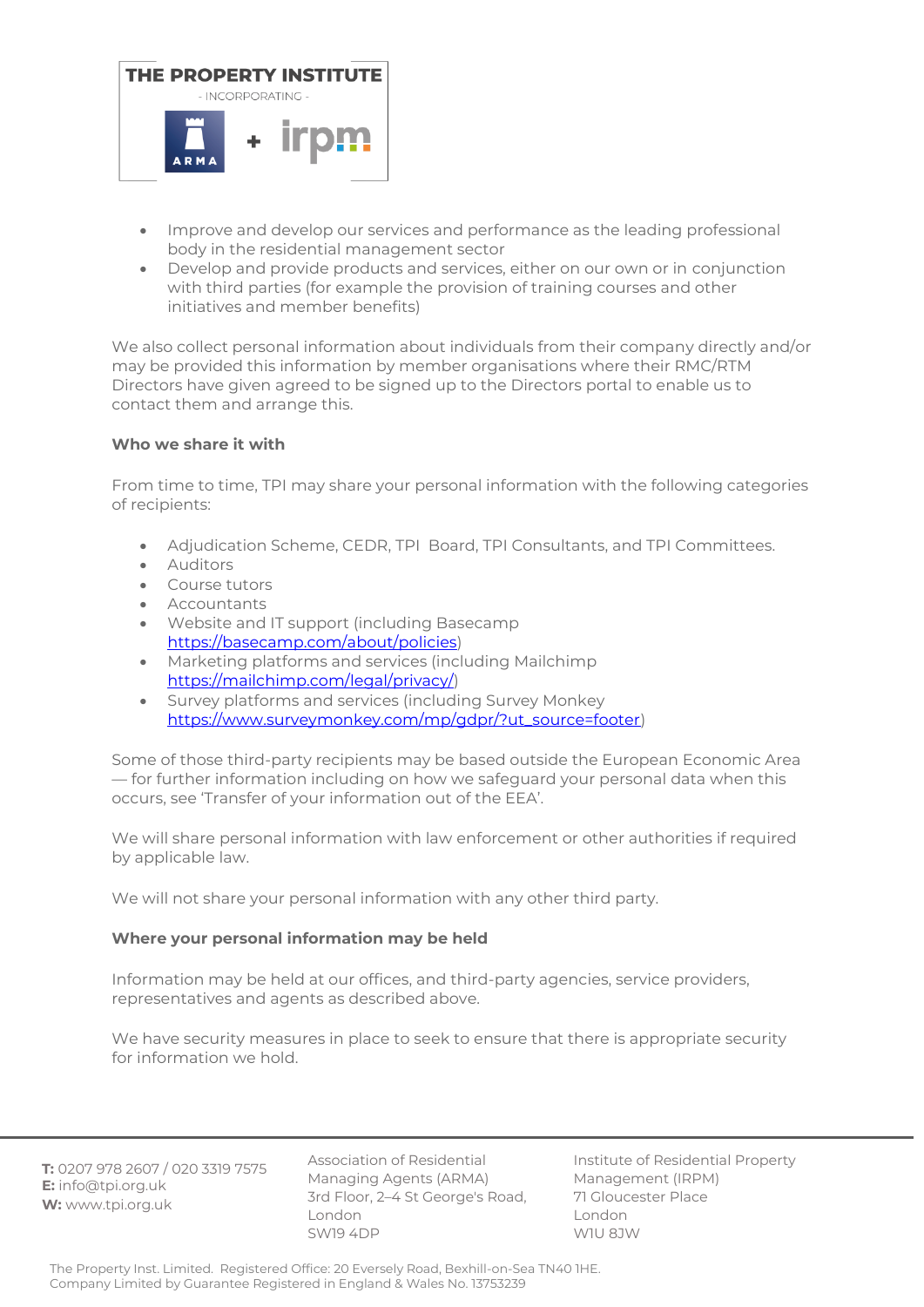

# **How long your personal information will be kept**

We will retain information relating to RMC/RTM Directors until membership ceases.

#### **Our lawful basis**

We rely on legitimate interests as our lawful basis for processing the personal information relating to RMC/RTM Directors membership category.

It is necessary for us to process the personal information we have described so that we can perform our role as a professional body. Our processing activities are a targeted and proportionate way of achieving this. RMC/RTM Directors reasonably expect that we will process their personal information in this manner.

# **THE PERSONAL INFORMATION WE COLLECT AND USE RELATING TO THIRD PARTIES**

TPI will collect personal information from third parties, including members of the general public who contact us.

#### **The information we collect**

We may collect the following types of information:

- Name, address, email address, telephone number(s) and other contact details
- Your company's name, your position in the company, the company's address and your company email address and telephone number
- Details of any enquiry you have made to the TPI (for example, complaints raised)

## **How we collect it**

We use different methods to collect information from and about you, including through:

- Direct interactions: You may give us information by filling in forms or by corresponding with us by post, phone, email or otherwise. This includes personal information you provide when you:
	- o apply for a job or contact another company through our jobs pages
	- o agree to provide us with any products or services
	- o apply for or purchase our products or services
	- o create an account on our website(s)
	- o subscribe to our services or publications
	- o request marketing to be sent to you
	- o enter a competition, promotion or survey
	- o give us feedback or contact us

**T:** 0207 978 2607 / 020 3319 7575 **E:** info@tpi.org.uk **W:** www.tpi.org.uk

Association of Residential Managing Agents (ARMA) 3rd Floor, 2–4 St George's Road, London SW19 4DP

Institute of Residential Property Management (IRPM) 71 Gloucester Place London W1U 8JW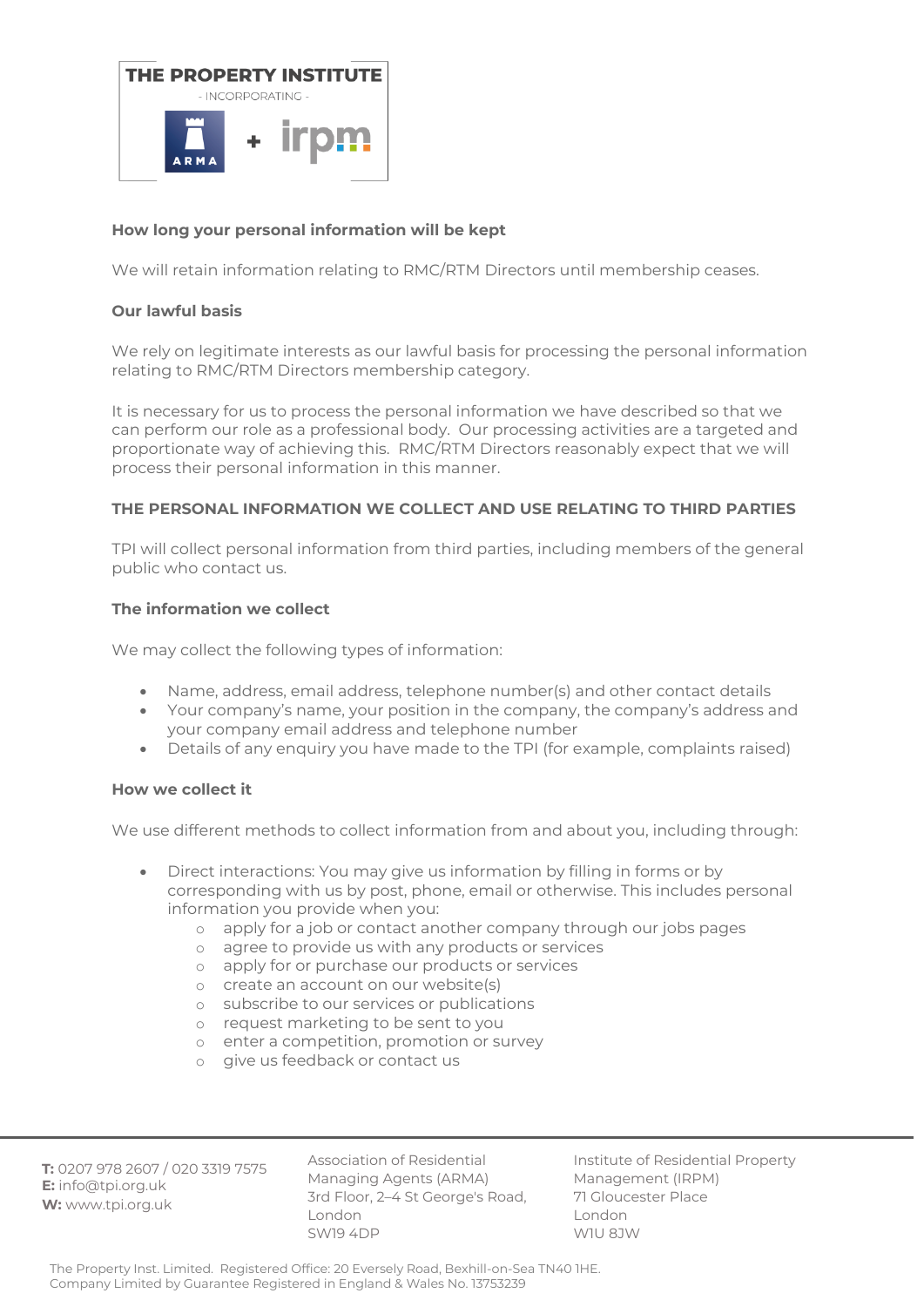

- Automated technologies or interactions: As you interact with our website(s), we will automatically collect technical data about your device, browsing actions and patterns. We may collect this information by using cookies, server logs and other similar technologies.
- Third parties or publicly available sources: We will receive personal information about you from various third parties and public sources as set out below:
	- o technical information from analytics providers such as Google, based outside the UK and outside EU
	- o contact details, financial and transactional data from providers of technical, payment and delivery services such as
		- DotDigital based outside the UK and outside the EU
		- EventBrite based outside the UK and outside the EU
		- SurveyMonkey based outside the UK and outside the FU
		- Moodle based outside the UK and outside the EU
	- o information from your employer or former employer relating to your employment status, qualifications and experience
	- o information relating to your identity and contact details from publicly available sources such as Companies House and the Electoral Register based in the UK.

# **Why we collect it**

The collection of this information helps us to:

- Provide our members, associates, partners and ARM Network Members with services they expect to receive from us
- Improve and develop our services and performance
- Meet our key objectives
- Meet our regulatory obligations

## **Who we share it with**

From time to time, we may share your personal information with the following categories of recipients:

- Companies who are advertising jobs which you have applied for through our website(s)
- Website and IT support (including Basecamp [https://basecamp.com/about/policies\)](https://basecamp.com/about/policies)
- Marketing platforms and services (including Mailchimp [https://mailchimp.com/legal/privacy/\)](https://mailchimp.com/legal/privacy/)
- Survey platforms and services (including Survey Monkey [https://www.surveymonkey.com/mp/gdpr/?ut\\_source=footer\)](https://www.surveymonkey.com/mp/gdpr/?ut_source=footer)
- Adjudication Scheme, CEDR, TPI Board, TPI Consultants and TPI Committees.
- Auditors

**T:** 0207 978 2607 / 020 3319 7575 **E:** info@tpi.org.uk **W:** www.tpi.org.uk

Association of Residential Managing Agents (ARMA) 3rd Floor, 2–4 St George's Road, London SW19 4DP

Institute of Residential Property Management (IRPM) 71 Gloucester Place London W1U 8JW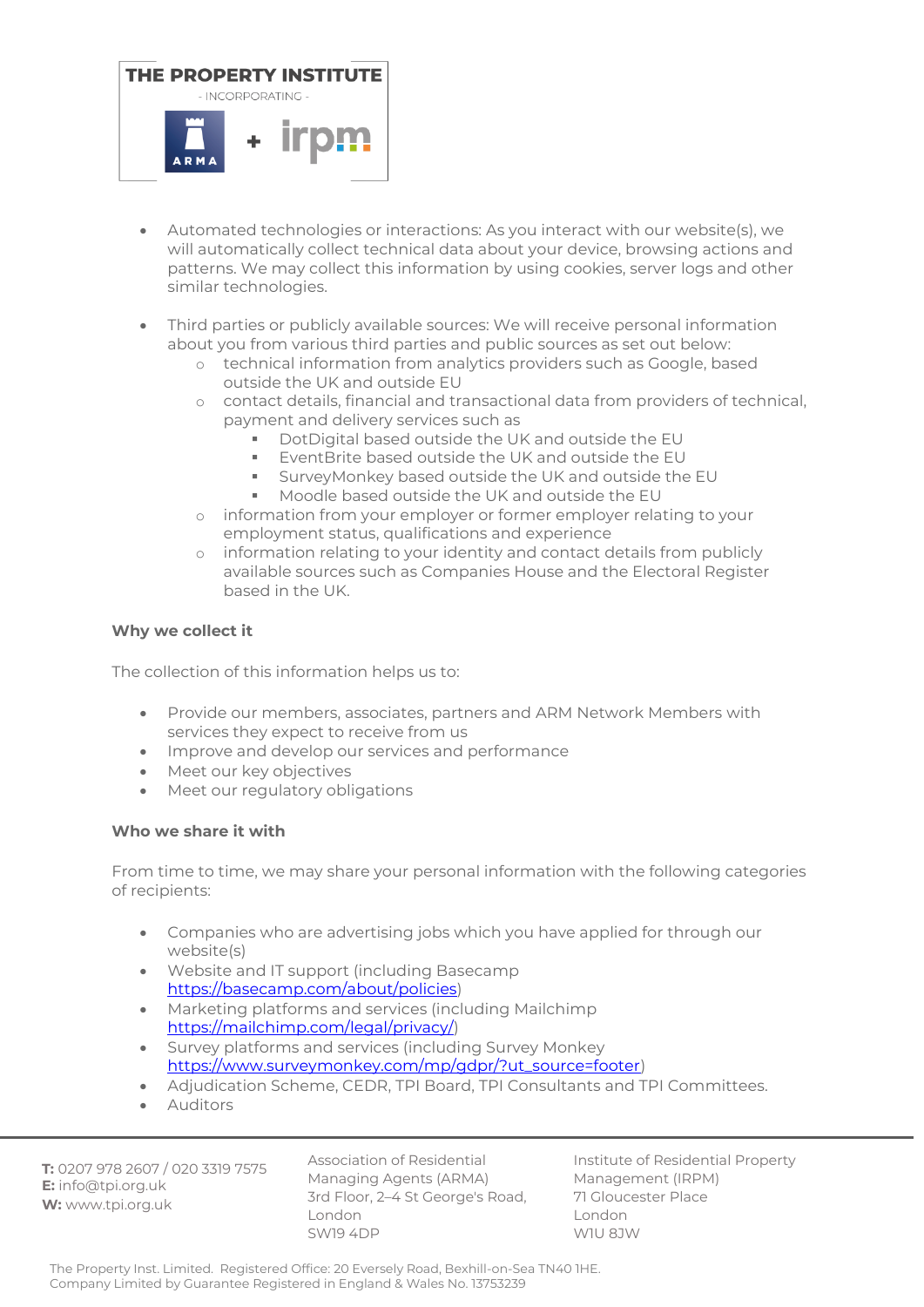

Some of those third-party recipients may be based outside the European Economic Area — for further information including on how we safeguard your personal data when this occurs, see 'Transfer of your information out of the EEA'.

We will share personal information with law enforcement or other authorities if required by applicable law.

We will not share your personal information with any other third party.

## **Where your personal information may be held**

Information may be held at our offices, and third party agencies, service providers, representatives and agents as described above.

We have security measures in place to seek to ensure that there is appropriate security for information we hold.

## **How long your personal information will be kept**

We will retain your personal information for no longer than is reasonably necessary for the purposes we collected it for, including for the purposes of satisfying any legal, regulatory, tax, accounting or reporting requirements.

To determine the appropriate retention period for personal data, we consider the amount, nature and sensitivity of the personal information, the potential risk of harm from

unauthorised use or disclosure of your personal information, the purposes for which we process your personal data and whether we can achieve those purposes through other means, and the applicable legal, regulatory, tax, accounting or other requirements.

Details of retention periods for different aspects of your personal data are available on request from us by contacting us.

## **Our lawful basis**

We will only use your personal information when the law allows us to. Most commonly, we will use your personal data in the following circumstances:

- Our use of your personal data is necessary for us to carry out a contract that we have with you.
- Where it is necessary for our legitimate interests (or those of a third party) and your interests and fundamental rights do not override those interests.
- Where we need to comply with a legal obligation

**T:** 0207 978 2607 / 020 3319 7575 **E:** info@tpi.org.uk **W:** www.tpi.org.uk

Association of Residential Managing Agents (ARMA) 3rd Floor, 2–4 St George's Road, London SW19 4DP

Institute of Residential Property Management (IRPM) 71 Gloucester Place London W1U 8JW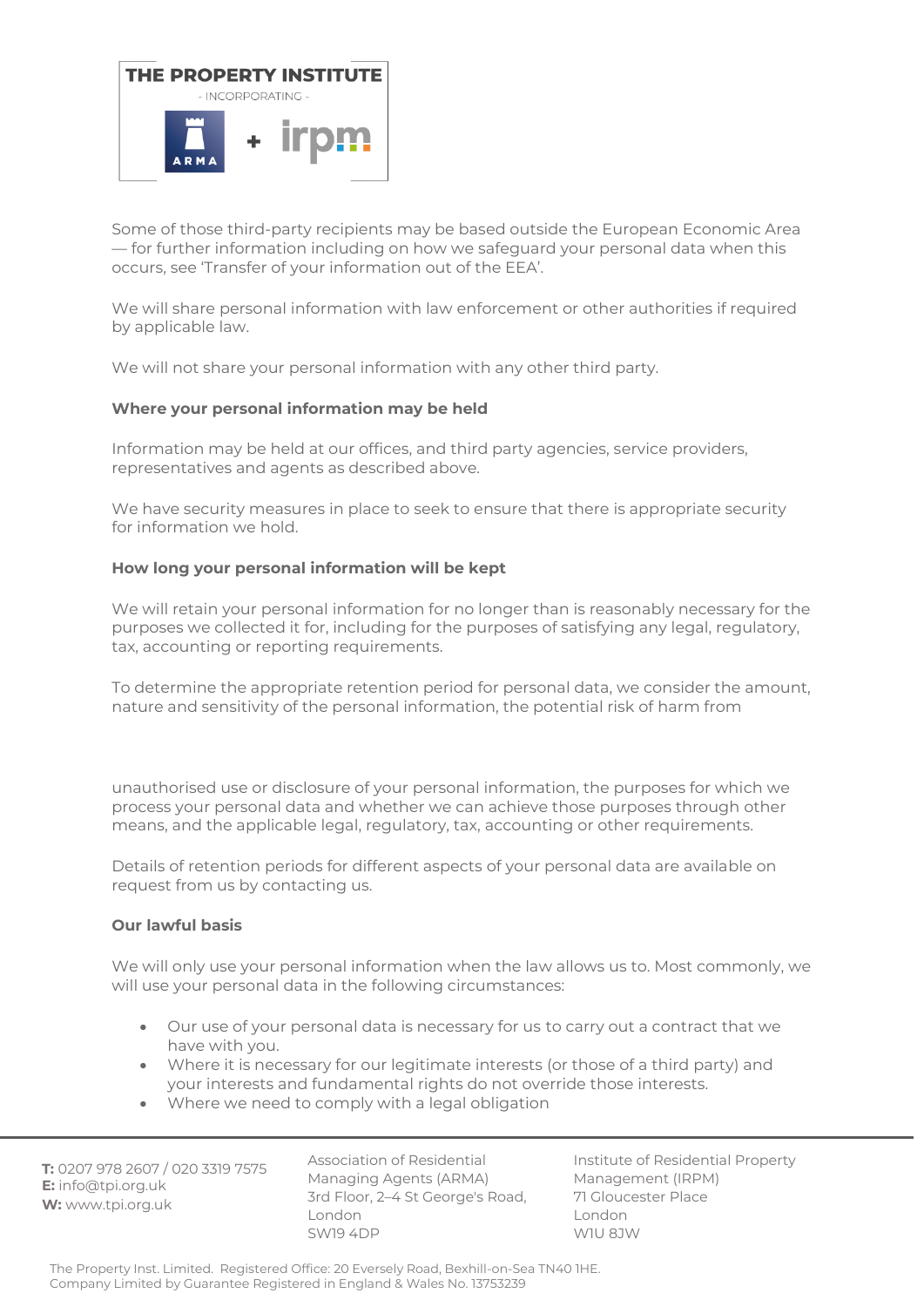

It is necessary for us to process the personal information we have described so that we can perform our role as a member organisation. Our processing activities are a targeted and proportionate way of achieving this.

Generally, we do not rely on consent as a lawful basis for processing your personal information but there are certain circumstances where we will seek your consent to the processing of your personal information, such as where we carry out direct marketing activities.

We have set out below, in a table format, a description of the ways we plan to use your personal information and which lawful bases we rely on to do so. We have also identified what our legitimate interests are where appropriate.

Note that we may process your personal information for more than one lawful basis depending on the specific purpose for which we are using your information. Please contact us if you need details about the specific lawful basis we are relying on to process your personal information where more than one ground has been set out in the table below.

| <b>Purpose/Activity</b>                                                                                                                                                                                                                                                                                                                       | Lawful basis for processing including basis of<br>legitimate interest                                                                                                                                                     |
|-----------------------------------------------------------------------------------------------------------------------------------------------------------------------------------------------------------------------------------------------------------------------------------------------------------------------------------------------|---------------------------------------------------------------------------------------------------------------------------------------------------------------------------------------------------------------------------|
| To create an account for you on<br>our website                                                                                                                                                                                                                                                                                                | Performance of a contract with you                                                                                                                                                                                        |
| To.<br>respond to<br>any<br>communication we receive from<br>you                                                                                                                                                                                                                                                                              | Necessary for our legitimate interests (to engage with<br>you or provide you with information relevant to your<br>communication)                                                                                          |
| To provide you with goods or<br>services that you may have<br>requested, including:<br>(a) providing you with<br>the<br>services and benefits you may<br>have requested;<br>(b) managing payments, fees and<br>charges;<br>(c) collecting and recovering<br>money owed to us;<br>maintaining records<br>of<br>(d)<br>services provided to you | (a) Performance of a contract with you<br>(b) Necessary for our legitimate interests (to recover<br>debts due to us)<br>(c) Necessary to comply with a legal obligation (in<br>relation to records kept for tax purposes) |

**T:** 0207 978 2607 / 020 3319 7575 **E:** info@tpi.org.uk **W:** www.tpi.org.uk

Association of Residential Managing Agents (ARMA) 3rd Floor, 2–4 St George's Road, London SW19 4DP

Institute of Residential Property Management (IRPM) 71 Gloucester Place London W1U 8JW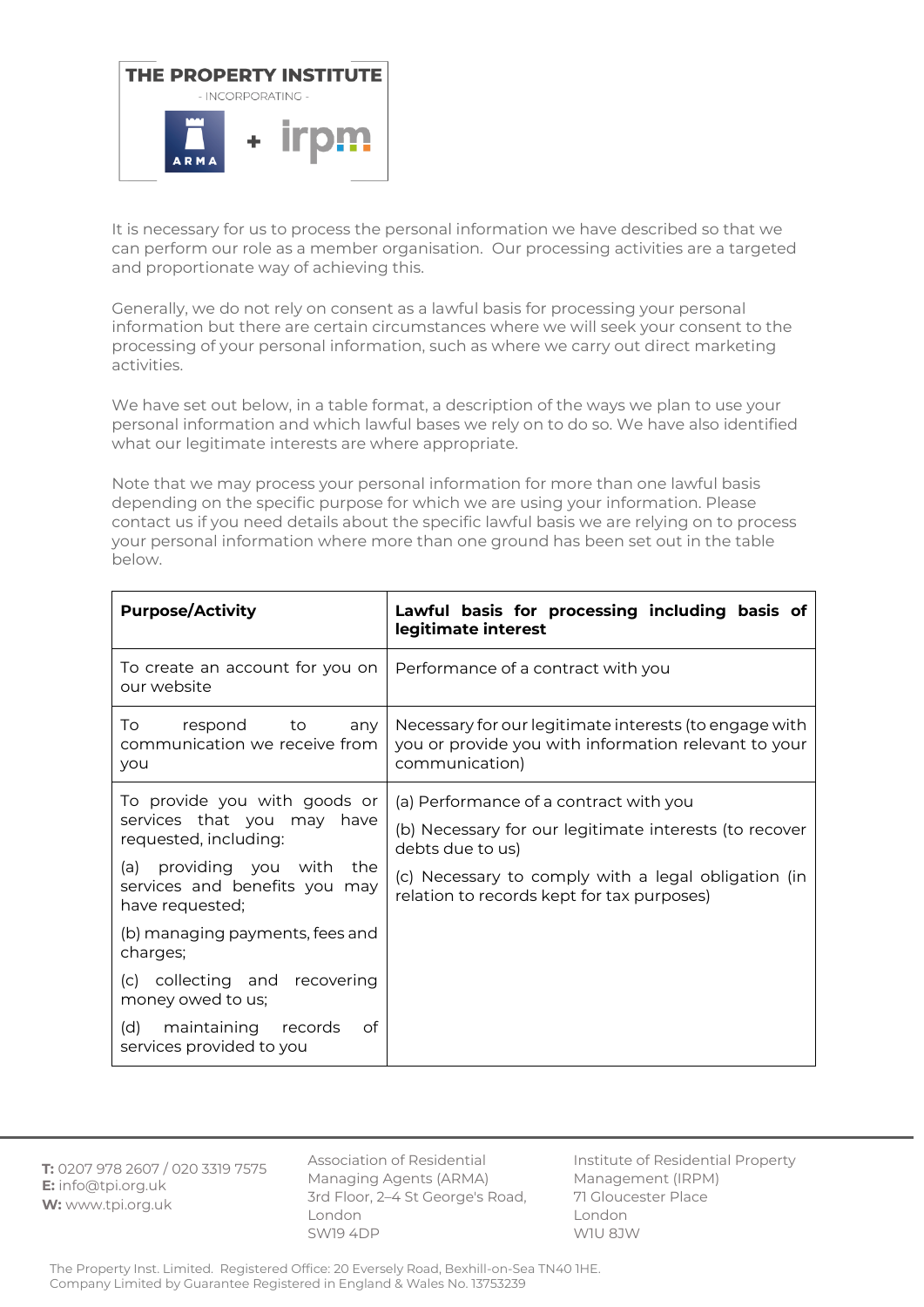

| To manage our relationship with<br>you which may include:<br>(a) notifying you about changes<br>to our terms or privacy policy or<br>our terms and conditions;<br>(b) asking you to leave a review,<br>provide information or take a<br>survey;<br>(c) communication with you<br>regarding product and/or service<br>improvements                                                                  | (a) Performance of a contract with you<br>(b) Necessary to comply with a legal obligation<br>(c) Necessary for our legitimate interests (to keep our<br>updated<br>and<br>records<br>to<br>study<br>how<br>our<br>products/services are used)<br>(d) Consent (prior to sending any marketing materials<br>to you by email or text message)                                                                                                                                |
|----------------------------------------------------------------------------------------------------------------------------------------------------------------------------------------------------------------------------------------------------------------------------------------------------------------------------------------------------------------------------------------------------|---------------------------------------------------------------------------------------------------------------------------------------------------------------------------------------------------------------------------------------------------------------------------------------------------------------------------------------------------------------------------------------------------------------------------------------------------------------------------|
| To transfer a job application you<br>have submitted through our<br>relevant<br>website<br>to<br>the<br>prospective employers                                                                                                                                                                                                                                                                       | (a) Performance of a contract with you or with a<br>prospective employer you are applying to<br>(b) Necessary for our legitimate interests (to<br>comply with our obligations to a prospective<br>employer you have applied to)                                                                                                                                                                                                                                           |
| To receive, or to arrange to<br>receive, any goods or services<br>that you have agreed to provide<br>to us, including:<br>(a) Obtaining the benefit of<br>the goods or services;<br>(b) Managing payments, fees<br>and charges;<br>(c) Maintaining records of<br>services provided by you;<br>(d) Comparing the goods or<br>services that you provide<br>those<br>of<br>other<br>with<br>providers | (a) Performance of a contract with you<br>(b) Necessary for our legitimate interests (to<br>manage payments to you, to maintain details<br>of our transactions for analysis and to protect<br>our business and for accounting purposes, to<br>determine whether to obtain further goods or<br>services and whether to do so from you)<br>(c) Necessary to comply with a legal obligation (in<br>relation to records kept for tax purposes)                                |
| To facilitate and administer any<br>competition, promotion or prize<br>draw, including:<br>(a) to record your entry into<br>competition,<br>any<br>promotion or prize draw;<br>(b) to provide you with the<br>benefit or result of any<br>competition, promotion<br>or prize draw;                                                                                                                 | (a) Performance of a contract with you<br>(b) Necessary for our legitimate interests<br>(managing a competition, promotion or<br>prize draw, undertaking advertising or<br>marketing of the result of a competition,<br>promotion or prize draw as part of our<br>marketing strategy)<br>(c) Necessary to comply with<br>legal<br>a<br>obligation (in relation to records kept for<br>tax purposes or to demonstrate that the<br>competition, promotion or prize draw has |

**T:** 0207 978 2607 / 020 3319 7575 **E:** info@tpi.org.uk **W:** www.tpi.org.uk

Association of Residential Managing Agents (ARMA) 3rd Floor, 2–4 St George's Road, London SW19 4DP

Institute of Residential Property Management (IRPM) 71 Gloucester Place London W1U 8JW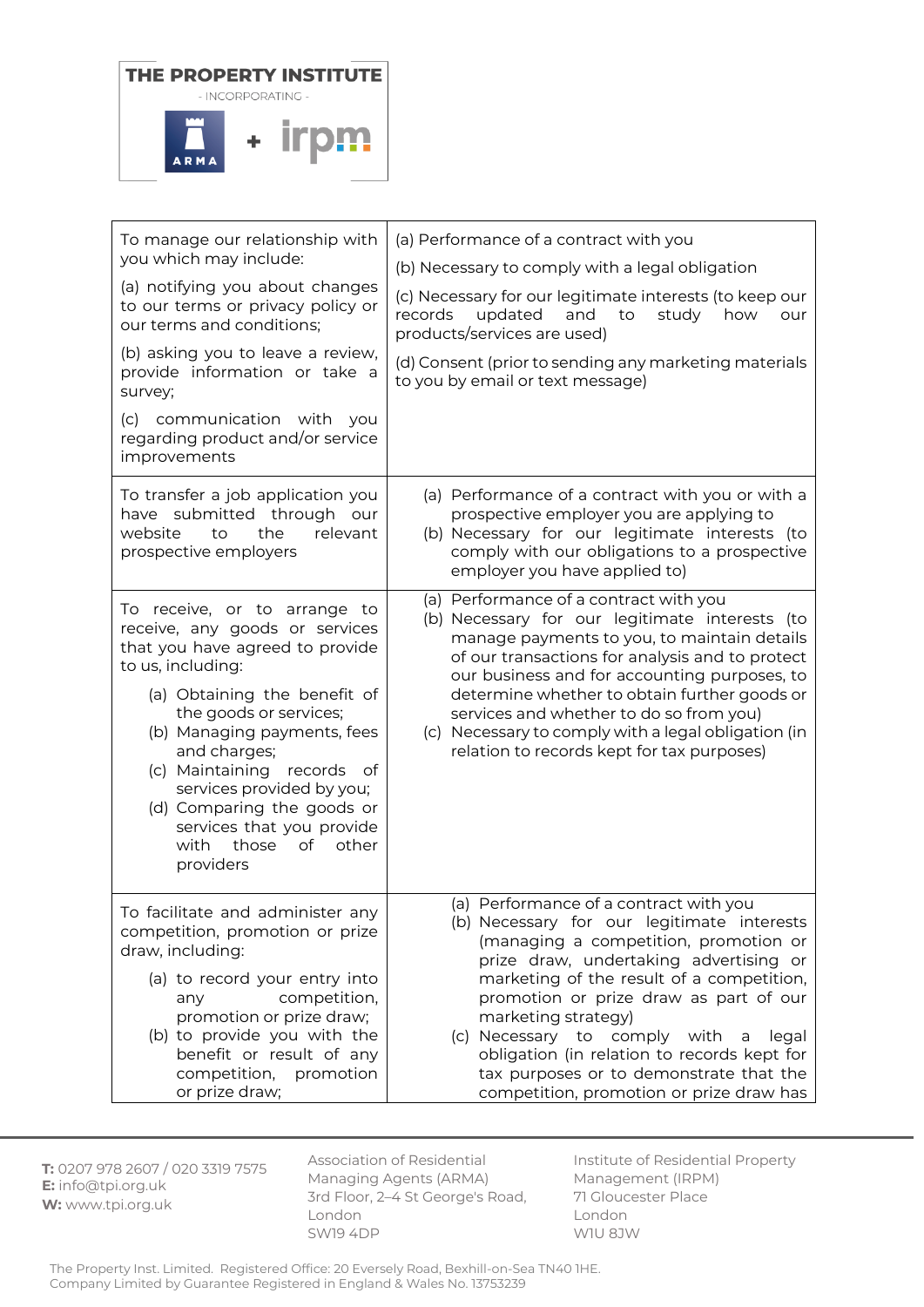

| (c) to monitor entries or use<br>of<br>any competition,<br>promotion or prize draw,<br>including to intervene in<br>circumstances of misuse;<br>(d) to undertake marketing<br>or advertising in relation<br>to the results of any<br>competition, promotion<br>or prize draw;<br>(e) to maintain records in<br>relation to a competition,<br>promotion or prize draw | been carried out in accordance with the<br>relevant legal requirements)                                                                                                                                                                                                                                             |
|----------------------------------------------------------------------------------------------------------------------------------------------------------------------------------------------------------------------------------------------------------------------------------------------------------------------------------------------------------------------|---------------------------------------------------------------------------------------------------------------------------------------------------------------------------------------------------------------------------------------------------------------------------------------------------------------------|
| To administer and protect our<br>business and websites (including<br>troubleshooting, data analysis,<br>testing, system maintenance,<br>support, reporting and hosting<br>of data)                                                                                                                                                                                   | Necessary for our legitimate interests (for running our<br>business, provision of administration and IT services,<br>network security, to prevent fraud and in the context<br>of a business reorganisation or group restructuring<br>exercise)                                                                      |
| To use data analytics to improve<br>our website, products/services,<br>marketing, customer<br>relationships and experiences                                                                                                                                                                                                                                          | Necessary for our legitimate interests (to define types<br>of customers for our products and services, to keep<br>our website updated and relevant, to develop our<br>business and to inform our marketing strategy)                                                                                                |
| To maintain records as part of<br>the administration of our<br>business                                                                                                                                                                                                                                                                                              | (a) Necessary for our legitimate interests (to maintain<br>records of business activity in order to respond to<br>questions, complaints and claims and to protect our<br>business and for accounting purposes)<br>(b) Necessary to comply with a legal obligation (in<br>relation to records kept for tax purposes) |

## **FURTHER INFORMATION ABOUT HOW WE MAY USE YOUR PERSONAL INFORMATION**

## **Direct marketing**

We strive to provide you with choices regarding certain uses of your personal information, particularly around marketing and advertising.

**T:** 0207 978 2607 / 020 3319 7575 **E:** info@tpi.org.uk **W:** www.tpi.org.uk

Association of Residential Managing Agents (ARMA) 3rd Floor, 2–4 St George's Road, London SW19 4DP

Institute of Residential Property Management (IRPM) 71 Gloucester Place London W1U 8JW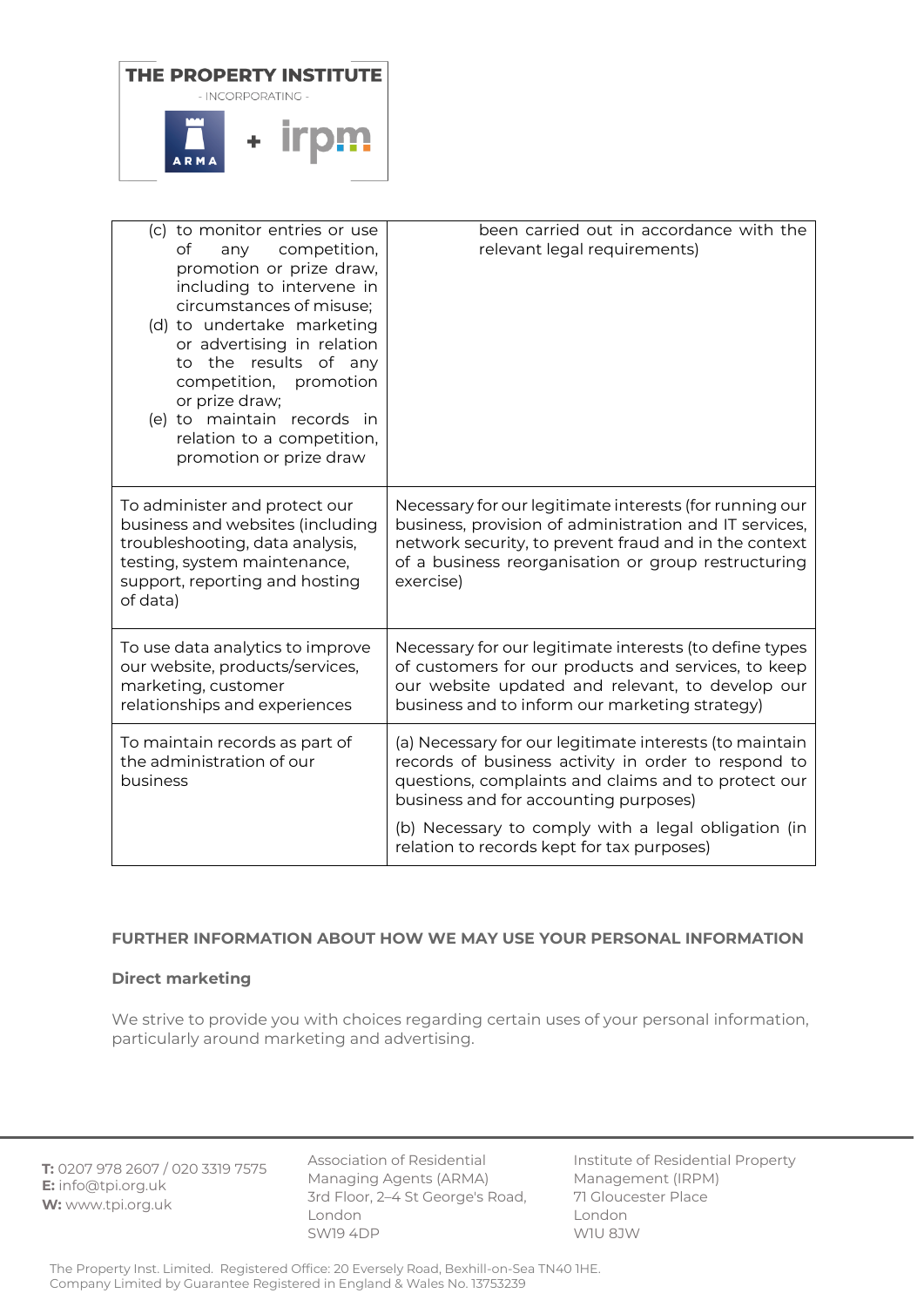

We may use your information to form a view on what we think you may want or need, or what may be of interest to you. This is how we decide which products, services and offers may be relevant for you.

You will receive marketing communications from us if:

- you have requested information from us or purchased products or services from us and you have not opted out of receiving that marketing; or
- you have expressly consented to receiving marketing from us.

We will obtain your express opt-in consent before we share your personal data with any third party for marketing purposes.

You can ask us or third parties to stop sending you marketing messages at any time by following the opt-out links on any marketing message sent to you or by contacting us at [data@tpi.org.uk](mailto:data@tpi.org.uk) at any time.

Where you opt out of receiving marketing messages, this will not apply to information provided to us as a result of a purchase of products or services, membership or other transactions.

## **If you fail to provide information**

Where we need to collect information by law, or under the terms of a contract we have with you, and you fail to provide that information when requested, we may not be able to perform the contract we have or are trying to enter into with you (for example, to provide you with goods or services). In this case, we may have to cancel a product or service you have with us but we will notify you if this is the case at the time.

## **Aggregated information**

We also collect, use and share aggregated data such as statistical or demographic data for any purpose. Aggregated data could be derived from your personal information but is not considered personal information in law as this data will not directly or indirectly reveal your identity. For example, we may aggregate your personal information to calculate the percentage of users accessing a specific website feature. However, if we combine or connect personal information so that it can directly or indirectly identify you, we treat the combined information as personal data which will be used in accordance with this privacy policy.

**T:** 0207 978 2607 / 020 3319 7575 **E:** info@tpi.org.uk **W:** www.tpi.org.uk

Association of Residential Managing Agents (ARMA) 3rd Floor, 2–4 St George's Road, London SW19 4DP

Institute of Residential Property Management (IRPM) 71 Gloucester Place London W1U 8JW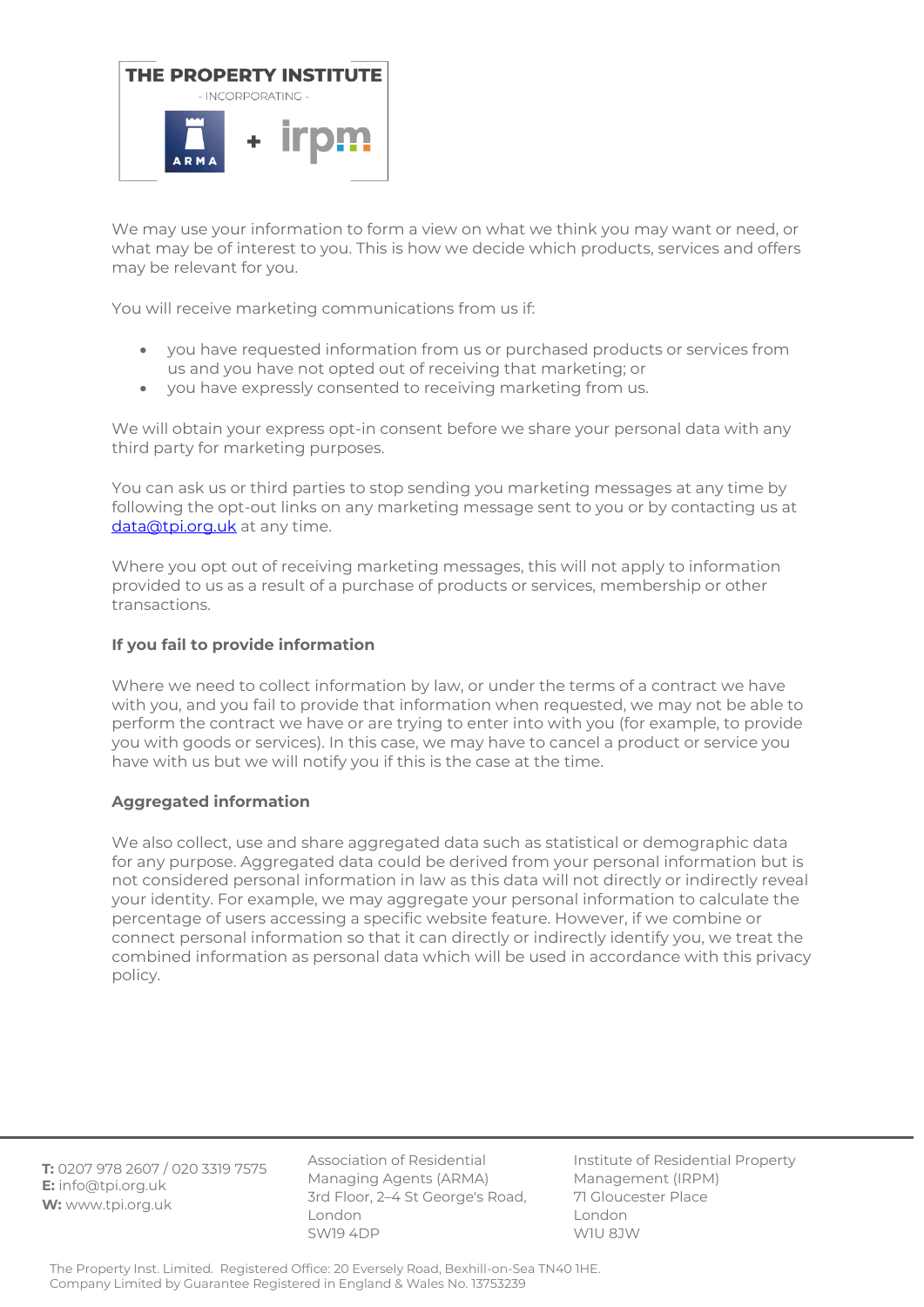

# **Links to third party websites**

Our website(s) may include links to third-party websites, plug-ins and applications. Clicking on those links or enabling those connections may allow third parties to collect or share data about you. We do not control these third-party websites and are not responsible for any privacy statements on such. When you leave our website(s), we encourage you to read the privacy policy of every website you visit.

# **Transfer of your information out of the UK**

We may transfer your personal information to locations outside the UK including countries within the European Economic Area and other countries outside the European Economic Area, including the United States of America.

TPI is satisfied that any transfer of your personal data to platforms outside of the UK has adequate levels of data protection for your personal data, through one of the following safeguards:

- we will only transfer personal information to countries that have been deemed to provide an adequate level of protection for personal data by the Information Commissioner's Office including those countries in the European Union
- where we use certain service providers, we may use specific contracts approved by the Information Commissioner's Office which give personal data the same protection it has in the UK.

Please contact us if you want further information on the specific mechanism used by us when transferring your personal data out of the UK.

## **Your rights**

Under the UK GDPR and DPA you have a number of important rights free of charge.

In summary, those include rights to:

- fair processing of information and transparency over how we use your use personal information
- access to your personal information and to certain other supplementary information that this Privacy Notice is already designed to address
- require us to correct any mistakes in your information which we hold. Our members are encouraged and invited to log into their online account and amend their contact information and update it where necessary.
- require the erasure of personal information concerning you in certain situations
- receive the personal information concerning you which you have provided to us, in a structured, commonly used and machine-readable format and have the right to transmit those data to a third party in certain situations

**T:** 0207 978 2607 / 020 3319 7575 **E:** info@tpi.org.uk **W:** www.tpi.org.uk

Association of Residential Managing Agents (ARMA) 3rd Floor, 2–4 St George's Road, London SW19 4DP

Institute of Residential Property Management (IRPM) 71 Gloucester Place London W1U 8JW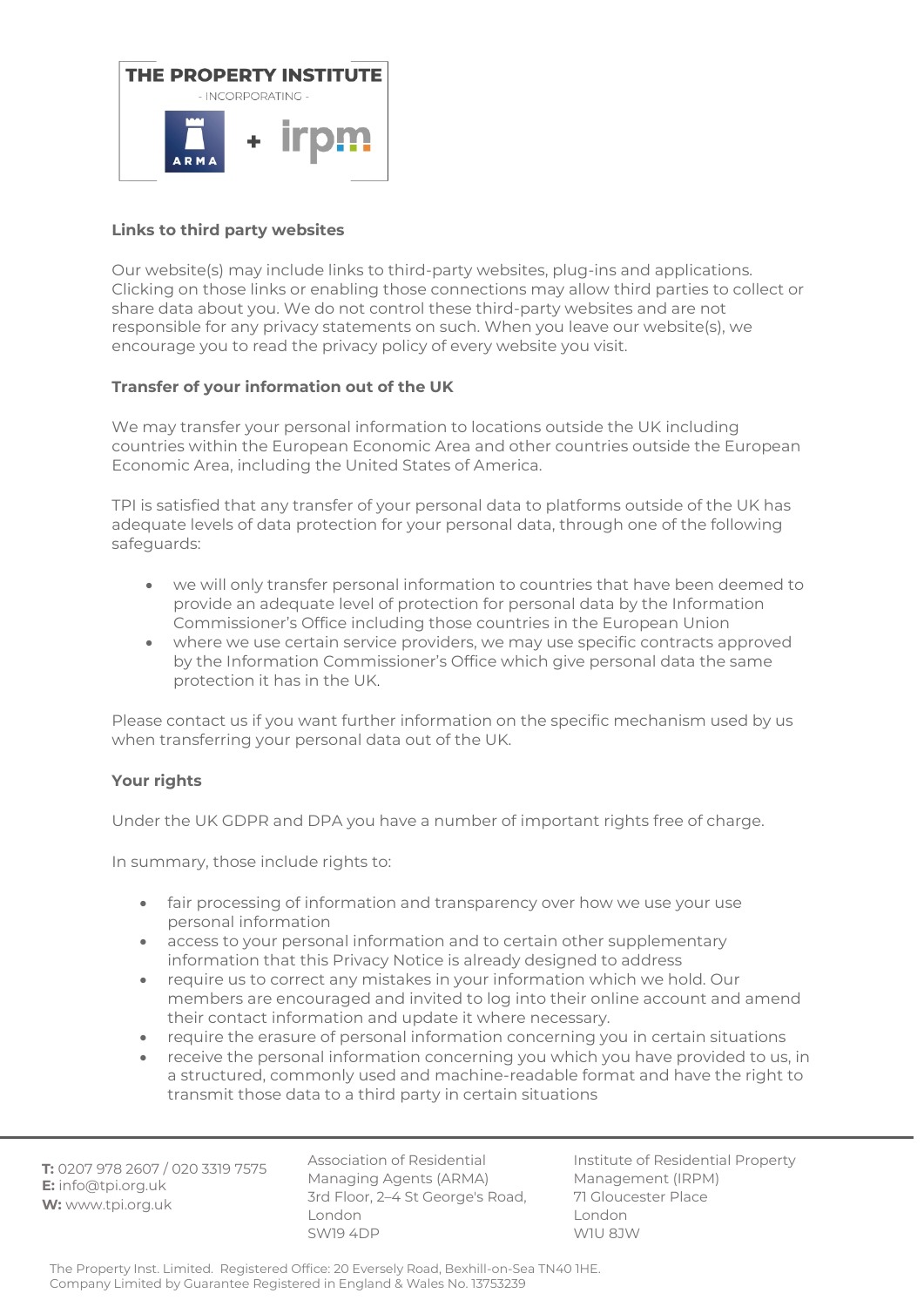

- object at any time to processing of personal information concerning you for direct marketing
- object to decisions being taken by automated means which produce legal effects concerning you or similarly significantly affect you
- object in certain other situations to our continued processing of your personal information
- otherwise restrict our processing of your personal information in certain circumstances
- claim compensation for damages caused by our breach of any data protection laws

For further information on each of those rights, including the circumstances in which they apply, see the [Guidance from the UK Information Commissioner's Office \(IC](https://ico.org.uk/for-organisations/guide-to-the-general-data-protection-regulation-gdpr/individual-rights)O) on [individuals rights under the General Data Protection Regulation.](https://ico.org.uk/for-organisations/guide-to-the-general-data-protection-regulation-gdpr/individual-rights)

If you have any questions about this privacy policy, including a request to exercise any of your rights, please:

- Email us at [data@tpi.org.uk](mailto:data@tpi.org.uk)
- let us know the information to which your request relates, including any membership number or reference number, if you have them

We try to respond to all legitimate requests within one month. Occasionally, it could take us longer than a month if your request is particularly complex or you have made a number of requests. In this case, we will notify you and keep you updated.

We hope that we can resolve any query or concern you raise about our use of your information.

The General Data Protection Regulation also gives you right to lodge a complaint with a supervisory authority. The supervisory authority in the UK is the Information Commissioner who may be contacted at https://ico.org.uk/concerns/or telephone: 0303 123 1113.

## **Keeping your personal information secure**

We have appropriate security measures in place to prevent personal information from being accidentally lost or used or accessed in an unauthorised way. We limit access to your personal information to those who have a genuine business need to know it. Those processing your information will do so only in an authorised manner and are subject to a duty of confidentiality.

We also have procedures in place to deal with any suspected data security breach. We will notify you and any applicable regulator of a suspected data security breach where we are legally required to do so.

**T:** 0207 978 2607 / 020 3319 7575 **E:** info@tpi.org.uk **W:** www.tpi.org.uk

Association of Residential Managing Agents (ARMA) 3rd Floor, 2–4 St George's Road, London SW19 4DP

Institute of Residential Property Management (IRPM) 71 Gloucester Place London W1U 8JW